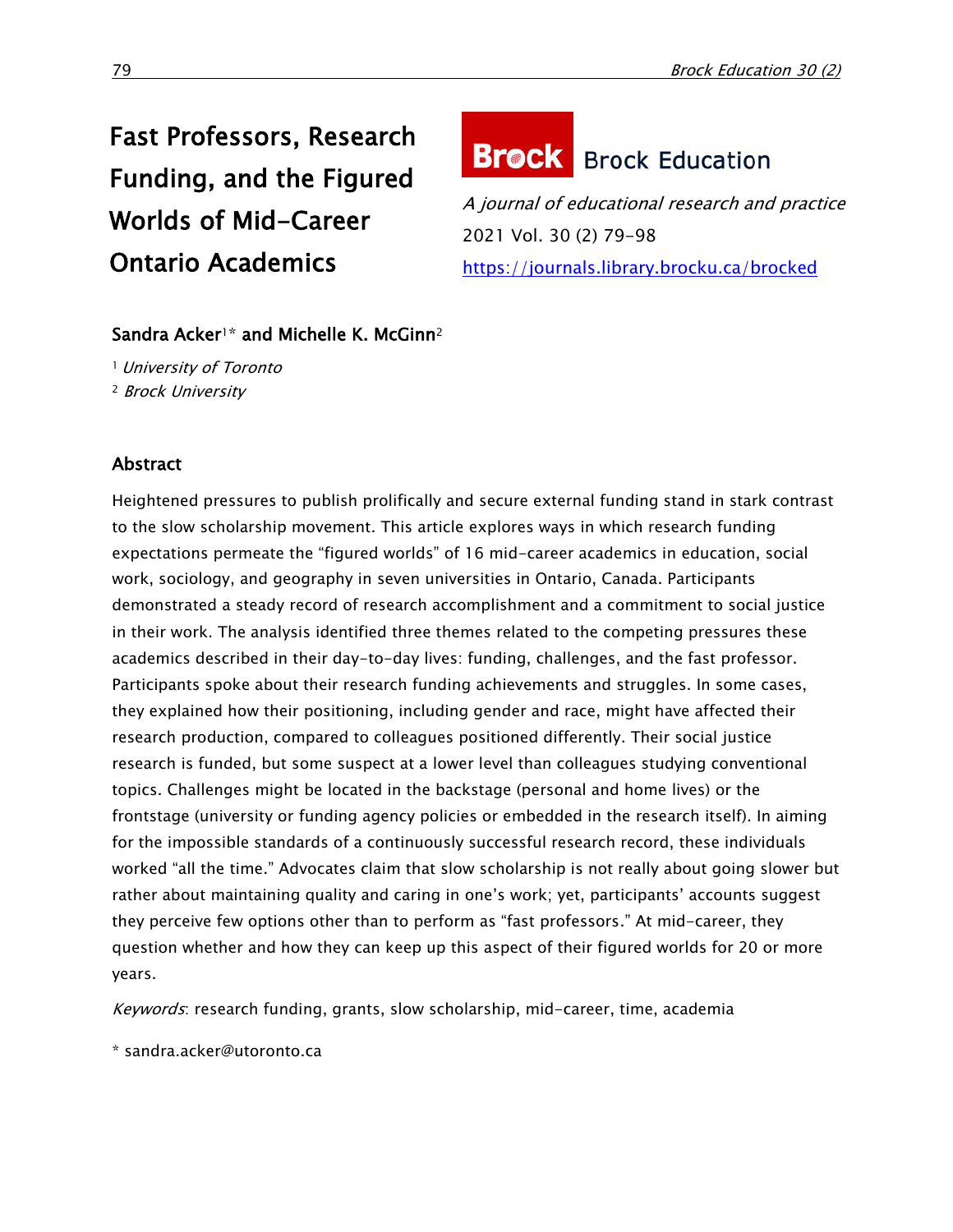The extensive national and international attention garnered by Berg and Seeber's (2016) Slow Professor reflects a growing social interest in adopting a considered and humane pace of academic life where quality supersedes quantity. Yet, as we shall show, this slow scholarship model contrasts sharply with the experience described by a selection of mid-career academics from Ontario (Canada) universities. Drawing on figured worlds theory (Holland et al., 1998), we explore the ways in which these academics understand and negotiate their local research cultures. They describe a hectic pace, driven by internal commitments and external expectations around research funding and productivity, yet hampered by many competing responsibilities. The figured worlds evident in their descriptions prompted us to label these individuals as "fast professors."

These fast professors emerge within the context of the "research imperative" (Gumport, 1991) that motivates universities to strategize about ways to rise within institutional hierarchies and rankings. For individual scholars, this imperative translates into a mantra of "publish or perish," and increasingly, "funding or famine" (Quake, 2009).

In an earlier study (Acker & Wagner, 2019), academics across several countries reported that describing their research as feminist could limit its funding potential. We wondered about the extent to which commitments to social justice research more broadly might be perceived to influence funding potential either positively or negatively in Canada, a country that is often considered socially progressive.

The purpose of this article is to explore the ways mid-career academics committed to social justice understand and respond to contemporary pressures around securing and carrying out externally funded research. The next three sections describe the theoretical framework of figured worlds, elaborate on the relevance of the slow scholarship movement to this work, and outline the rationale for focusing on mid-career academics.

# Theoretical Framework

This article draws on the socio-cultural concept of a figured world, a theoretical framework developed by Dorothy Holland and colleagues (1998), who built on theories from Vygotsky, Bakhtin, and Bourdieu. For our purposes, we note that a figured world is a "socially and culturally constructed realm of interpretation in which particular characters and actors are recognized, significance is assigned to certain acts, and particular outcomes are valued over others" (Holland et al., 1998, p. 52). The authors are at pains not to privilege structures over agency or vice-versa, but to see their impact as reciprocal. "Worlds" are multiple, but some may be more prominent than others at a given moment in a given life. For example, rural students moving to South African universities need to learn new ways of working but in certain circumstances find their home-based knowledge is more pertinent than the university version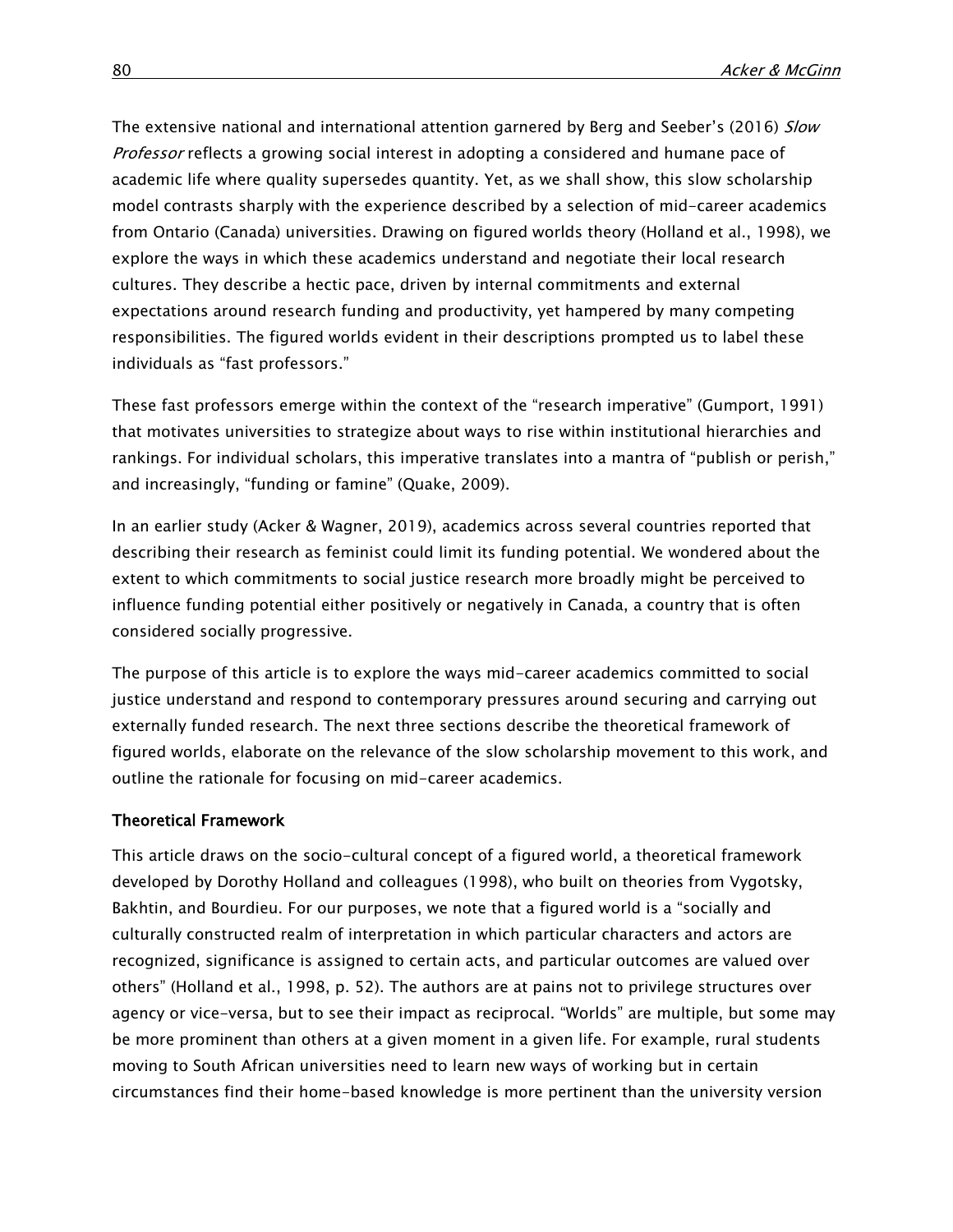(Mgqwashu et al., 2020). As well, some Mexican American students and academics develop new self-identities as Chicana/o activist educators as they reinterpret their past experiences and increase their participation in activities that reinforce the new identity and the associated figured world (Urrieta, 2007).

The figured worlds theoretical framework has been used extensively in educational settings where teachers or students find their previous social worlds clashing with the one encountered in school or university. We extend the framework to consider how academics respond to the research funding imperative and to proposed alternatives such as slow scholarship. Academics committed to social justice might be particularly attuned to differences across figured worlds.

Culturally constituted worlds place limits on what is thinkable and also provide resources for actors when constructing identities within perceived constraints. In creating a sense of academic identity, individuals relate to the available subject positions within this figured world and note which positions are "dominant," that is, desirable and powerful (Gonsalves et al., 2019). Although power and position are acknowledged in the theory, they do not prohibit meaning making by individuals in any position (Bennett et al., 2017). Discursive clashes are to be expected, such as when medical students are attempting to become standardized "good doctors" who are recognized as fitting the mold, while simultaneously reconciling this emerging identity with the emphases placed on the need for diversity within the profession (Bennett et al., 2017).

Academics' figured worlds incorporate designations such as highly published, well-funded, and often-cited as indicators of dominant positioning. Through this article, we investigate one aspect of the academic figured world, the research funding imperative, its consequences, and its clashes with other figured worlds (slow scholarship, home, family, other work) in the lives of mid-career academics who prioritize social justice research. Our task here is to report what these academics say about the tensions they perceive around research performance and to speculate as to the fate of the slow scholarship movement within their figured worlds.

#### The Slow Scholarship Movement

Under various titles, such as slow academy, slow professor, slow scholarship, and slow science, the idea has spread that there may be ways to make academic workloads more manageable and careers more rewarding. The slow scholarship movement attempts to intervene in what is seen as a figured world gone too far into harmful productivity and performativity practices. In one sense, this movement might be considered an attempt to return to a nostalgic past, when academics could be thoughtful scholars and conscientious teachers rather than frantic publishers and distraught grant-chasers. The past, however, was imperfect in many ways, not least its institutionalized bias against women and racialized groups. Slow scholarship adherents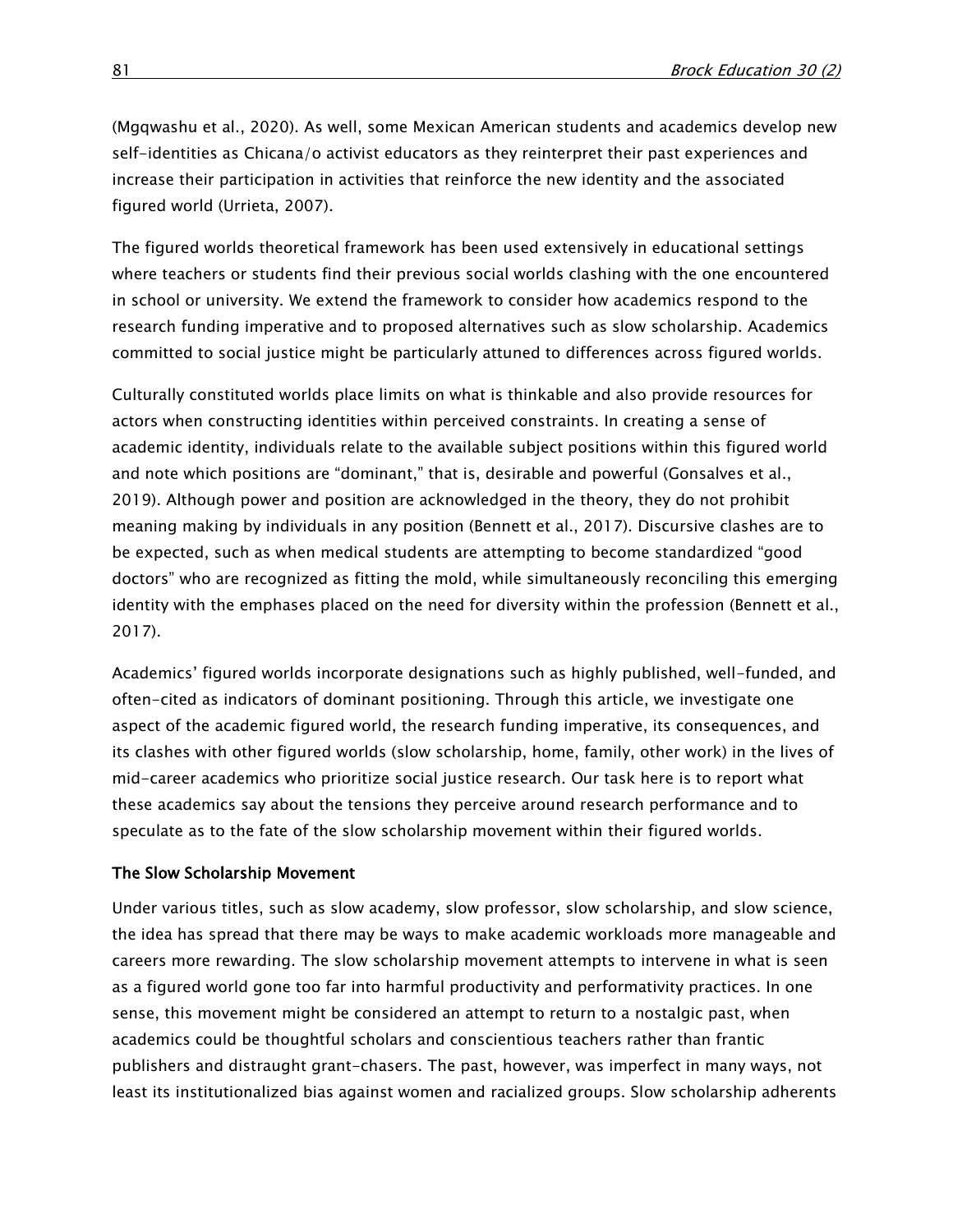hope for something better: that they can improve the quality of scholarship and pedagogy, ease stressful conditions of academic work, and promote caring and collegiality. Slow scholarship is said to incorporate a feminist ethic of care, including care for oneself and one's colleagues (Mountz et al., 2015) and a "depth of engagement and a willingness to engage across differences of discipline and ideas" (Leibowitz & Bozalek, 2018, p. 983).

The desire for "slow" contrasts with the experience of what Vostal (2016) calls "accelerating academia." Given this accelerating pace, academics are rewarded for being fast rather than slow. As government funding has declined over time, universities have turned to entrepreneurial activities, donations, higher tuition, external research grants, and other mechanisms to cover expenses (Polster, 2007). Adopting elements of corporatization, institutions have placed an increased emphasis on audit, accountability, and performativity (Acker & Webber, 2017; Leathwood & Read, 2013; McGinn, 2012; Webber & Butovsky, 2019). These pressures percolate down to the actions and decision-making of individual academics whose figured worlds include stories of seeking external grants and thereby contributing to the status and survival of their universities and themselves (Polster, 2007; Shams, 2019). If the emphasis on securing competitive grants is high, while the success rate is low or variable, grant-seekers may suffer from uncertainty, anxiety, or ill health (Berg et al., 2016), which further shapes their figured worlds.

#### The Muddle of Middle Career

The experiences of early-career researchers have attracted considerable attention, raising questions about whether newer academics acclimatize to contemporary expectations more comfortably than senior colleagues who have known a different regime (Archer, 2008). Here we choose, less conventionally, to highlight mid-career academics. There is little consensus on what constitutes the middle of an academic career, apart from defining it as the stretch of time between consolidating a secure position (usually tenure in North America) and preparing for retirement. Even such a loose definition is suspect in an era when precarious contracts are increasingly more common than secure academic positions (Brownlee, 2015).

Despite definitional dilemmas, mid-career seems especially appropriate for an analysis of academic experience in current times. Mid-career academics are accumulating grants and publications and are often deeply engaged in reflection about what they have accomplished and where they are heading (Baldwin et al., 2008). Although the mid-career stage may be highly generative and productive (Neumann, 2009), it can also be a time of identity challenges, doubt, and malaise (Baldwin et al., 2008; Kandiko Howson et al., 2018; Wilson, 2012).

Our choice to examine the experiences of mid-career academics reflects an interest in the changing and unstable meaning of careers in academe (Breeze & Taylor, 2020). We reasoned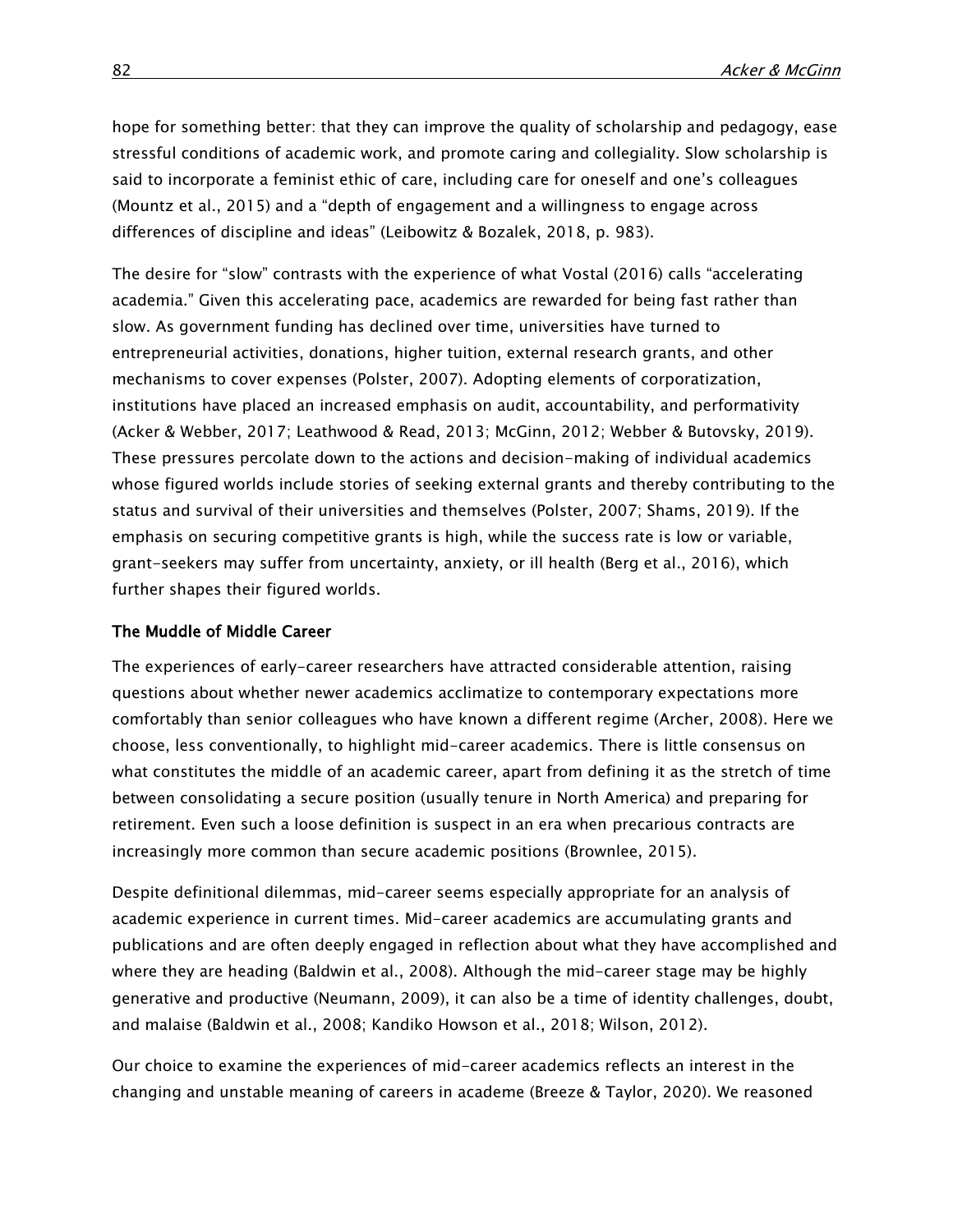that academics in this group might be particularly likely to articulate anxieties over increasing pressures to bring in external funding and expectations to continue doing so over a long period of time.

#### Methods and Participants

 $\overline{a}$ 

The research reported here concerns the ways academics with social justice commitments describe planning, funding, leading, and carrying out their research projects. As noted above, we had reason to believe that in some countries, financial support might be harder to acquire for research that falls outside the mainstream. On the other hand, Canadian research agencies have taken strong stances in support of equity and diversity.<sup>1</sup> It is therefore possible that social justice commitments could be seen to be encouraged by Canadian funding bodies and institutions.

We were guided by two main research questions:

- 1. How do mid-career academics committed to social justice (topics, methods, theories, or modes of working) understand and respond to contemporary pressures around securing and carrying out externally funded research?
- 2. To what extent are the figured worlds of these academics compatible with the slow scholarship movement?

The analysis draws from two rounds of interviewing. A first set of interviews took place in 2016 with 17 education academics in five Ontario universities. We then extended the subject base in 2019–2020 by interviewing 24 additional academics from education, social work, geography, and sociology in seven Ontario universities. We chose these fields because they were familiar to us, compatible with our previous research, and expected to attract academics with social justice commitments. Ontario was a convenient site given our geographic locations; it also has the largest overall population, the highest university enrolment levels, the highest university attainment rates, and the largest share of federal research funding of all Canadian provinces. For both studies, we used university and funding body websites and professional and personal networks to identify potential participants with a steady record of external funding and an evident connection to social justice topics, such as feminism, anti-racism, migration, or youth welfare. We secured ethics clearance from our home universities and from participants' universities when required.

<sup>&</sup>lt;sup>1</sup> As evidenced through the Tri-Agency Statement on Equity, Diversity and Inclusion (see [https://www.nserc-crsng.gc.ca/NSERC-CRSNG/EDI-EDI/index\\_eng.asp\)](https://www.nserc-crsng.gc.ca/NSERC-CRSNG/EDI-EDI/index_eng.asp) and the Dimensions program (see [https://www.nserc-crsng.gc.ca/NSERC-CRSNG/EDI-EDI/Dimensions\\_Dimensions\\_eng.asp\)](https://www.nserc-crsng.gc.ca/NSERC-CRSNG/EDI-EDI/Dimensions_Dimensions_eng.asp), as well as requirements for the Canada Research Chairs Program (see [https://www.chairs-chaires.gc.ca/program](https://www.chairs-chaires.gc.ca/program-programme/equity-equite/index-eng.aspx)[programme/equity-equite/index-eng.aspx\)](https://www.chairs-chaires.gc.ca/program-programme/equity-equite/index-eng.aspx), the New Frontiers in Research Fund (see [https://www.sshrc](https://www.sshrc-crsh.gc.ca/funding-financement/nfrf-fnfr/edi-eng.aspx)[crsh.gc.ca/funding-financement/nfrf-fnfr/edi-eng.aspx\)](https://www.sshrc-crsh.gc.ca/funding-financement/nfrf-fnfr/edi-eng.aspx), and other initiatives.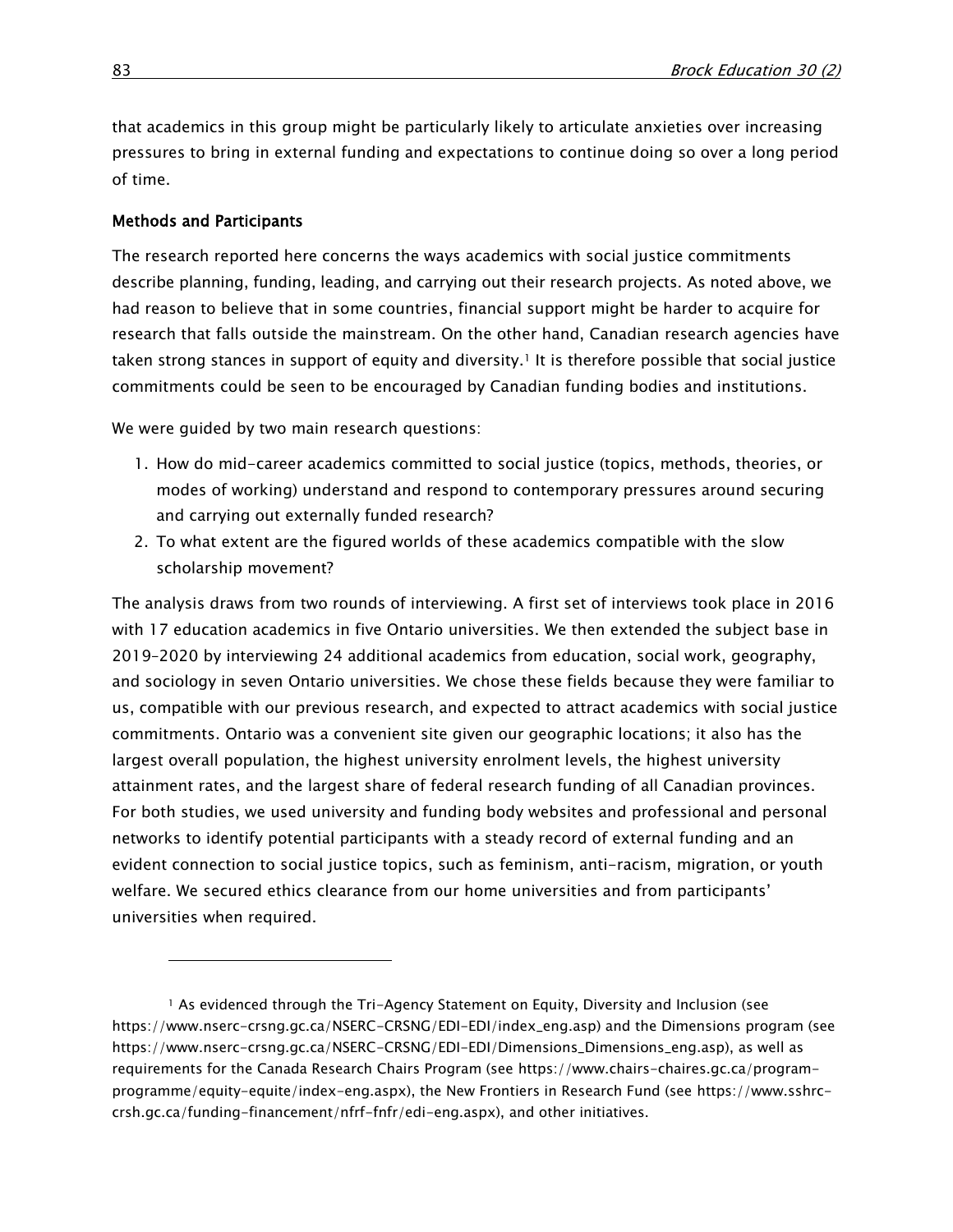This article narrows the focus to 16 mid-career academics (10 from the first set of interviews and six from the second set). We considered defining mid-career according to years after PhD (McAlpine & Amundsen, 2016) or after tenure (Baldwin et al., 2008). Complications such as prior time spent in other work or non-tenure track academic employment limited the viability of those designations in our chosen fields. Instead, we chose age as our differentiator, defining the mid-career subgroup as those academics between ages 40 and 53. Our logic was that about 10 to 15 years before and after would be necessary to complete the full career for this group, whether or not it was entirely spent in academe. In addition, there were age gaps of several years both below and above this range across the two sets of interviews.

These mid-career academics included three full professors, 11 associate professors, and two assistant professors (both of whom were tenured and promoted to associate professor shortly after the interviews); 11 who identified as women, four as men, and one as non-binary; five racialized or Indigenous academics and 11 who were White. These individuals were selected from seven Ontario universities, representing the full spectrum of institutional types according to the *Maclean's* magazine typology<sup>2</sup>: three medical-doctoral universities (11 participants), three comprehensive universities (four participants), and one primarily undergraduate university (one participant).

For the second set of interviews, we used purposive sampling to produce approximately equal numbers across fields. A potential limitation of the results reported here is that academics in education are over-represented (nine from the first set of interviews and three from the second). However, we reasoned that extending our purview to additional mid-career academics from the second set of interviews (two in social work, one in sociology, one in geography) would enrich the results and contribute broader insights about the effects of research funding expectations.

Qualitative, semi-structured interviews of approximately 90 minutes, conducted in person or online, were audiotaped and transcribed in full. Topics included research history and focus, research leadership and working with teams, supports or hindrances for research, balance between research and other responsibilities, and demographic details.

Following traditional methods of interpretive analysis, each author began with open and provisional coding that was informed by the initial interview topics, and then undertook subsequent cycles of coding to elucidate thematic connections within and across transcripts (Charmaz, 2010; Linneberg & Korsgaard, 2019). Through group discussion and consensus building (Cascio et al., 2019), we identified a cluster of three themes related to the competing

 $\overline{a}$ 

<sup>&</sup>lt;sup>2</sup> For details about the *Maclean's* magazine typology, see

<https://www.macleans.ca/education/macleans-university-rankings-2021-our-methodology/>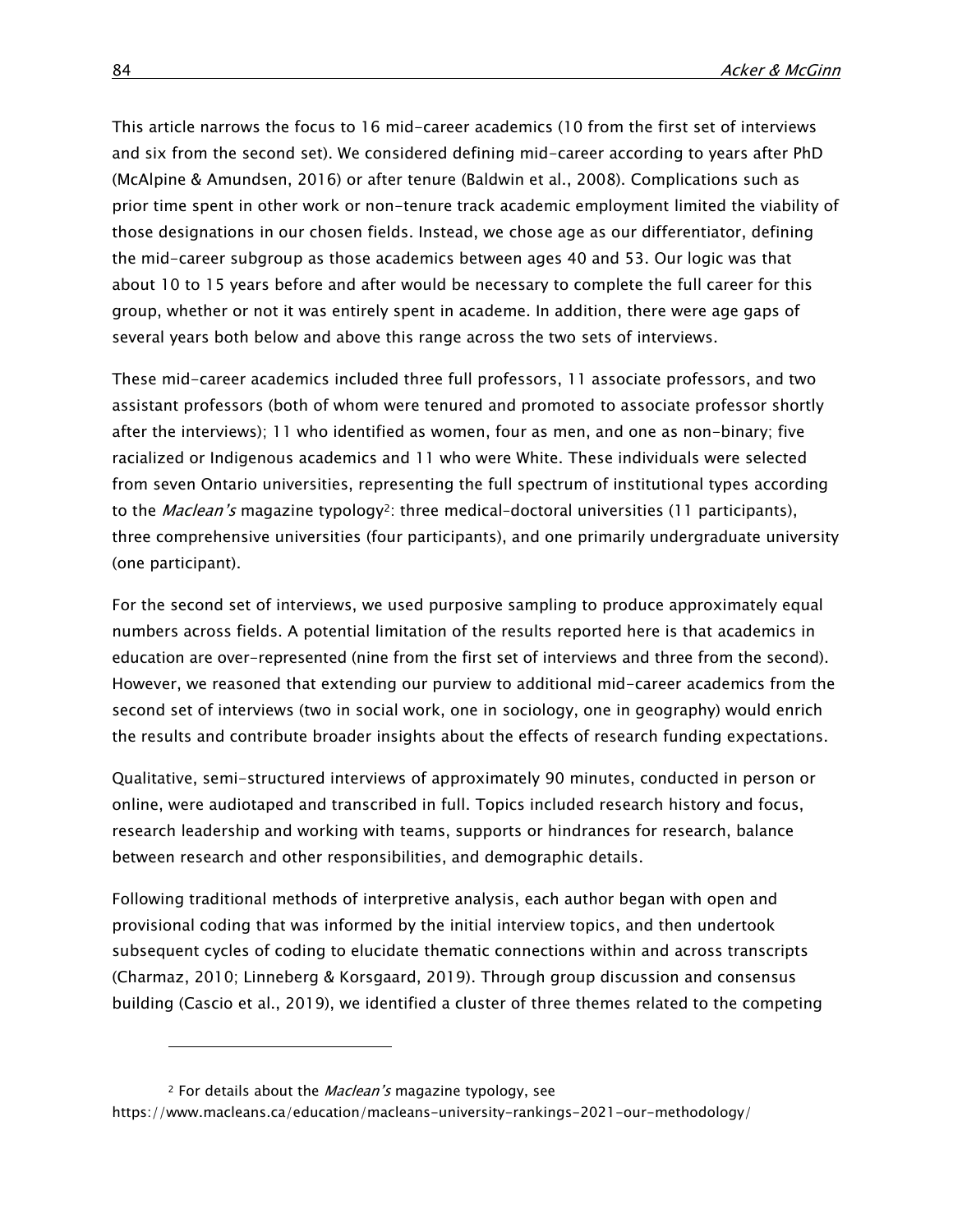pressures these academics described in their day-to-day lives: funding, challenges, and the fast professor.

# Findings

# **Funding**

We begin with a discussion of what the participants said about acquiring external grants: the symbolism of SSHRC grants; the turns and twists required to put together a proposal while unsure what strategy might ensure success; the sense that a dominant position within one's figured world can only be attained by extreme efforts over time; and the suspicion that social justice research is acceptable, but not prioritized.

# The Symbolism of SSHRC

Over the past 20 to 30 years, obtaining external grant funding—the research funding imperative—has gradually moved from an optional extra to an institutionalized expectation, predominantly in research-intensive universities but spreading to others (Acker & Webber, 2016; McGinn, 2012; Polster, 2007). It is embedded in the figured worlds of academics as a goal, but not necessarily as a reality. Given our participants' home disciplines, the Social Sciences and Humanities Research Council of Canada (SSHRC) is their usual target, although some turned to the Canadian Institutes of Health Research (CIHR) for health-related projects. Those who work primarily with organizations or communities sought funding from foundations and other sources.

Although SSHRC offers multiple programs, Insight Grants (with funding up to \$400,000 spread over 2 to 5 years) are seen as a desirable achievement in most of our participants' figured worlds. Overall success rates across Ontario for this grant program have increased from 21% in 2013 to 48% in 2019, but considerable disciplinary variability exists (SSHRC, 2021). A SSHRC grant means funding, which in turn means the ability to hire assistants, buy equipment, attend conferences, and so forth (but not pay collaborators or fund teaching release). More than that, the symbolism of a grant is key. People who bring in SSHRC funding are seen as good researchers and good citizens. Susan commented, "The old [SSHRC] Standard Research Grants, and now the Insight Grants, they are at the centre, at the heart of everything that I do," while Amy noted that "I feel like having a SSHRC grant is some sort of symbol … a marker." Figured worlds theory describes such markers as cultural tools that allow participants to internalize their sense of themselves as valued participants in the world (Bennett et al., 2017).

# Working in Project Time

Although a grant-seeker might have some assistance from students and a university or faculty research office in preparing a grant proposal (Acker et al., 2019), in these non-medical, non-STEM fields, most of the preparatory work falls to the would-be principal investigator (PI).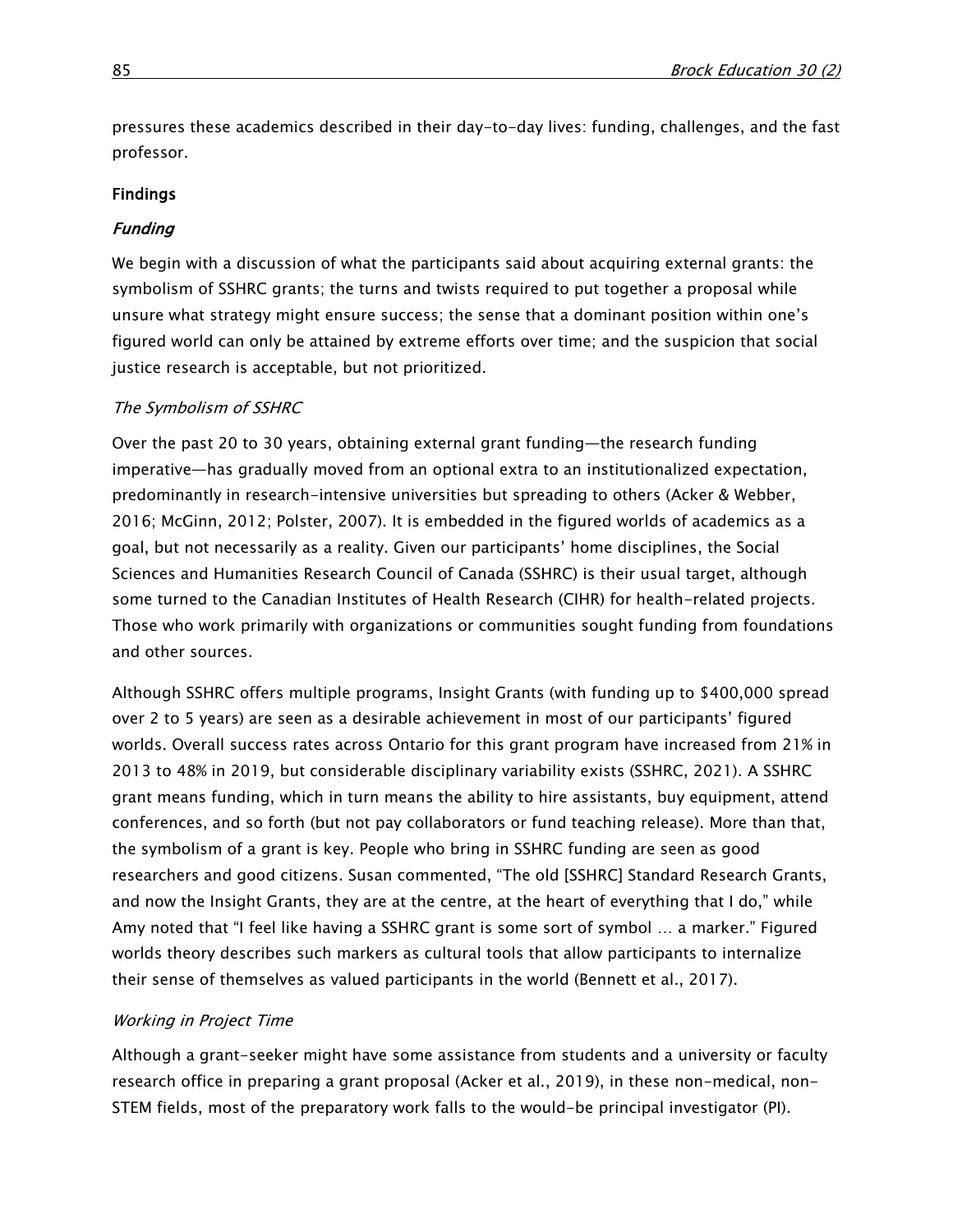Submitting an application requires tolerance for the extensive time and effort required, including finding a way through the various technical glitches, complex budget calculations, and physical discomforts of hours spent sitting and typing (Herbert et al., 2013; McGinn et al., 2019). The proposer needs to work in what Ylijoki (2015) calls "project time" (artificial deadlines, timelines, milestones) rather than a natural rhythm and flow. Project time is part of the figured world of grant-seekers and may fit uncomfortably with preferred workflows and priorities, as Crystal noted:

Most of the ways that I communicate with SSHRC is through text boxes. … So there's nothing that's narrative about how I describe my work to them; it's all answering, in a very functional way, the question. … I'm making what I do seem more pared down than it really is and less thoughtful, far less thoughtful.

Applying does not guarantee success. Most had experienced an unsuccessful application; some quite a few. Participants had difficulty comprehending why some applications achieved funding and others did not. Resubmissions a year later with only minor changes might shift the result from a low to a high rating, leaving the recipient relieved but perplexed. Participants described the process as a "crap shoot" (Nicole) and when asked why a particular application had been unsuccessful, might respond "I don't know" (Jess). The inexplicability of positive or negative funding decisions represented a discursive clash that could undermine their identification with the figured world.

# When Is Enough Enough?

Holland et al.'s (1998, p. 52) description of figured worlds involves particular actors being recognized (successful applicants), significance assigned to certain acts (getting a grant), and particular outcomes valued (becoming a PI). The academic figured world contains a particular reward structure. Given this reward structure, the question arises about the extent to which acquiring a grant makes the recipient powerful within that figured world (Gonsalves et al., 2019). The participants' responses make it clear that, yes, a level of power or at least recognition comes with grant success, but only to a certain point, for in theory, one could always capture another grant or a larger one. Even with multiple grants, academics felt they had not done enough.

Consistent with figured worlds theory (Holland et al., 1998, p. 41), participants positioned themselves through comparisons with their colleagues. Despite an impressive scholarly record, Michelle commented, "if I look at my colleagues, my numbers in terms of publications and grants look pretty small." Similarly, Amy stated, "I work really hard … but I don't feel that I work nearly as hard as a lot of my colleagues who have those big projects, big international connections, lots of status, big grants." Such comparisons leave them little room for going slower or doing less.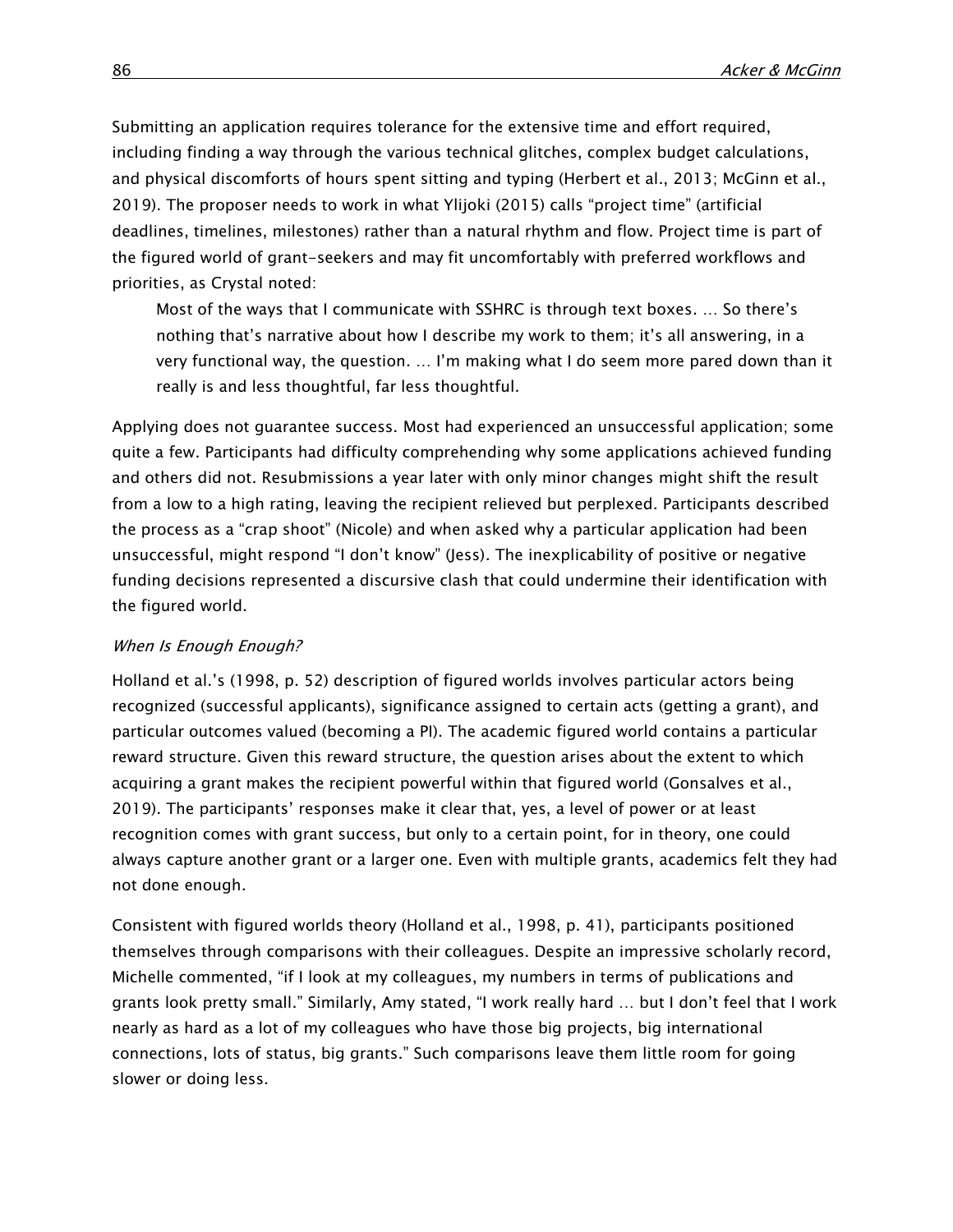#### The Impact of Research Topic and Social Justice

Similar to Michelle and Amy, Emily compared her accomplishments to those of others in her department. She described a colleague as an "application machine." As she explained, "He's got SSHRC. He's got tons of other granting agencies that are interested in his … topic. He's got industry grants. He's got foundation grants." She continued:

When I look at where he applies and how much he applies, part of the reason he can do that is because capital, the state, and the public are all united [in believing] this [his topic] is an important problem that needs to be solved.

In contrast, Emily is "looking at a problem people don't want to solve." Her social justice focus is one that might disturb people in power. She does have funding, but "the funding landscape is just really fundamentally structurally different for him and me. And that has material impacts on our careers." Michelle made a similar point: "I talk about justice and power and maybe that's why I don't get million-dollar grants."

Although Michelle, Michael, Susan, and others spoke about the "packaging" or "strategy" required to secure grant success for a social justice topic, it appeared that the higher levels of money, fame, and success were reserved for topics that align with the status quo. Perhaps this outcome is a Canadian compromise: diversity and equity are respected but not funded generously.

#### **Challenges**

If acquiring a grant were the only objective for our participants, they might be able to construct a "slower," more manageable life around it. But their statements suggested that the grants (and the work involved in carrying out the research) hovered on top of everything else, both at home and at work. Despite strong publishing and grant success, participants narrated many challenges that affected their ability to perform consistently as dominant players in the figured world. We distinguish between backstage issues regarding their personal and home lives, and frontstage issues prevalent in their academic activities.

#### The Backstage

The identities of individuals came to the fore in their discussions: parents of young children set certain parameters; others coped with a panoply of personal problems; gender, race, and disability factored into the ways that participants positioned themselves. We might consider these issues to be in the backstage, not always evident to colleagues and managers.

Even before COVID-19, parents of young children were under particular stress (Willey, 2020). Given the age span of the group, only five participants (three women and two men) had children aged under 12 at the time of interview; three other women had young teenagers. Crystal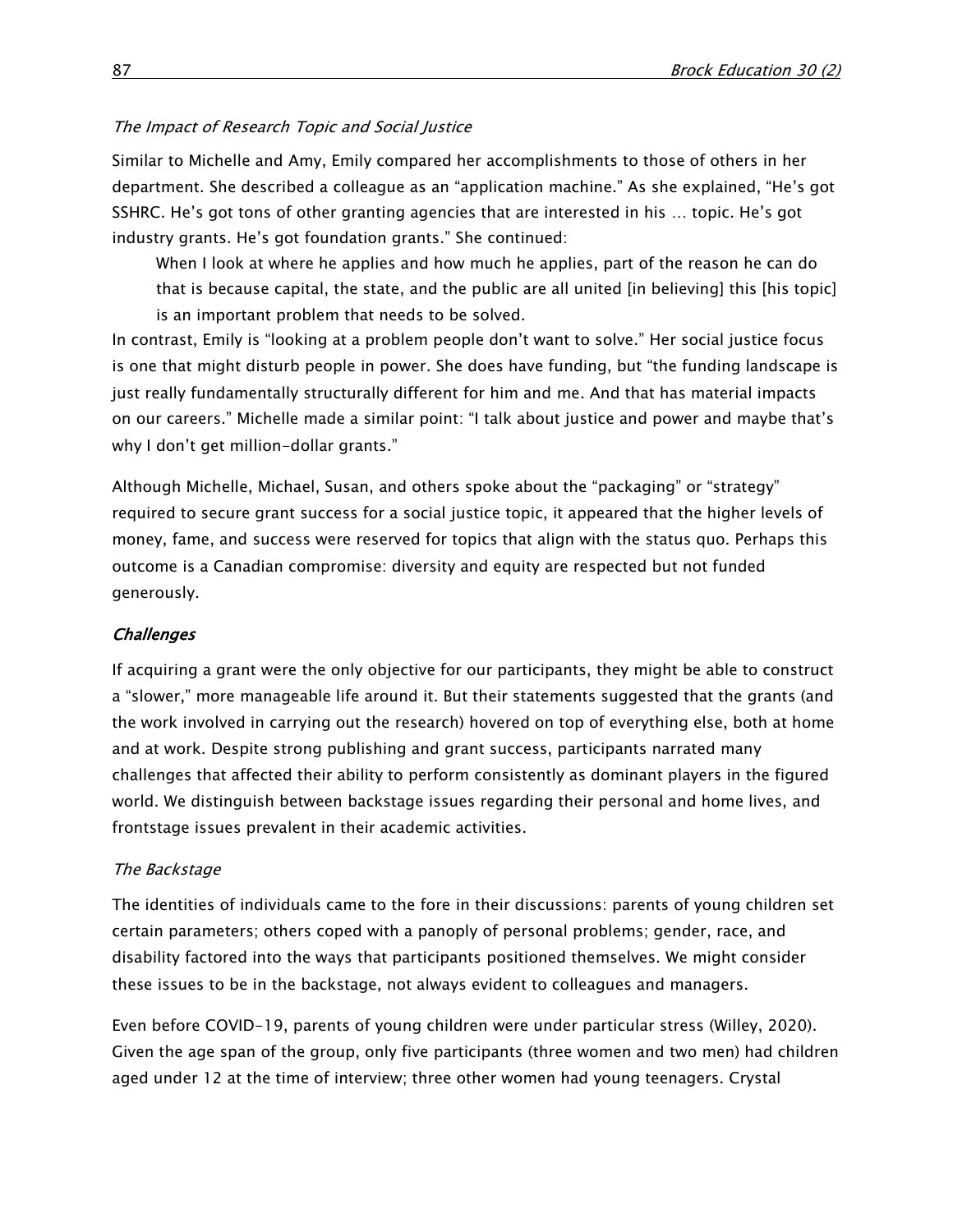observed a clear boundary between work and family: "My children are young, and they really fill my attention when I'm with them and so, when I am not working, I am not working."

There were implications for mothers in particular, which frequently spilled over into relationships with co-parents, as Emily spelled out:

If I were single, I would bring my kids with me on field research, but I can't do that because I'm married and my partner doesn't want that to happen, and so I think there are gendered pieces here around work–life balance … around what kinds of research can you do.

Caring responsibilities were found in the men's stories too. It is hard to imagine forging forward with grant acquisition and other such achievements in the midst of life-changing circumstances:

My dad died and then we put my mom in a nursing home, and I ended a relationship, and then my mom died and also during that time I was [administrative responsibility] and that also coincided with a very upsetting event [in the Faculty]. (Christopher) My father got cancer and I was caring for him on my own, we had another kid … and so I really just couldn't move forward with the SSHRC. (Kevin)

Participants' own illnesses or disabilities also surfaced (cf. Mountz, 2016). Living with chronic fatigue, Jess said, "I vary between describing myself as being disabled and just chronically ill." Nicole spoke about the consequences of suffering a concussion: "I was pretty good at delegating and also pretty good at keeping things, multiple balls up in the air, and since my concussion … the thoughts are never at my fingertips.

Another life dimension that affected the participants was their race or ethnicity, which was a prominent consideration for this group of academics engaged in social justice work. Some White participants explicitly noted the privilege they held, whereas many racialized and Indigenous participants described responsibilities to their communities that shaped the topics they studied and sometimes their funding sources and reporting practices (Wagner & Acker, in press).

Overall, what we see here is the backstage element of academic life. Figured worlds overlap and clash. Work–life conflicts are ever present. Currently, the COVID-19 pandemic has made research interruptions far more evident than before (Oleschuk, 2020), yet our interviews, carried out before the pandemic, indicate that these interruptions were already there, if obscured. As Michelle summarized:

I know that more people than not may have a major caregiving issue in their family, aging parents, children, people with disabilities, long-term illnesses. Where do we talk about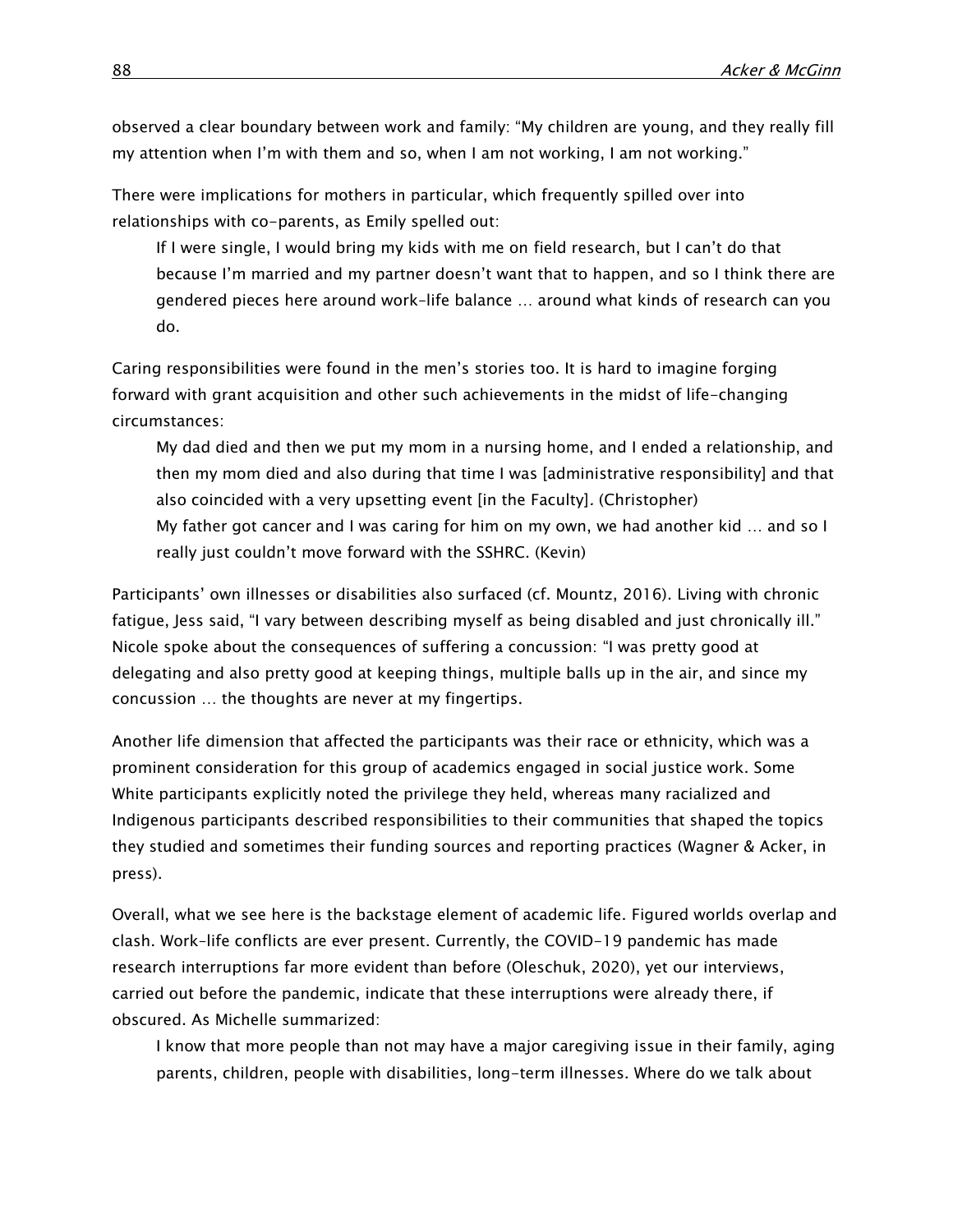this, because that is going to affect what you're able to do? We don't talk about it. We don't have policies to address it.

There are always backstage elements to an academic life, and they shape academics' perceived placement within the figured world.

#### The Frontstage

 $\overline{a}$ 

It is not simply personal life that interferes with research progress and productivity. Other challenges were located more clearly in the institution and the research projects themselves. These frontstage elements were often more visible to colleagues and supervisors than home life.

Service and administrative responsibilities create a kind of "work–work conflict" when set against research expectations. Brenda had recently been appointed to an administrative role. When asked about the distribution of her work time, she hesitated before replying:

[It's] 90% administration, maybe 10% research and keeping up. … In reality, we're doing a lot more of that work outside of the office, at my home … not during working hours. … So I'm working beyond capacity, trying to fulfill my research commitments any way I can, because I came out of a position that had a lot of research projects on the go.

Racialized academics, especially women, often have a hidden university workload, sometimes called cultural or identity taxation (Hirshfield & Joseph, 2012; Mohamed & Beagan, 2019). One participant<sup>3</sup> referred to "get[ting] pulled onto every committee they have about diversity, hav[ing] every student coming to them that feels like they don't belong in this space." In the end, this person, "who cares deeply about these issues, says okay, sure, I'll do it." Similar to this individual, other participants' social justice leanings entailed heavy service workloads to fulfill community commitments. The accumulation of extra work does not bode well for adopting a slow scholarship practice.

There were numerous stories of difficulties encountered in actually pursuing the research. Some participants faced complications in acquiring permissions from research ethics boards. Some had difficulties keeping a team together as students moved on and colleagues were diverted by competing commitments. Many PIs believed they carried too much unrelieved responsibility and found their grants insufficient to pay a project manager or full-time researcher. Kevin commented, "I felt like I'm a data manager and personnel manager more than a researcher."

<sup>&</sup>lt;sup>3</sup> As part of our promise of confidentiality, we have avoided specifying race or ethnicity or adding a pseudonym to quotations that might lead to identifying a participant. We also deliberately selected fairly bland, "English" names as pseudonyms to minimize any associations with particular cultural groups.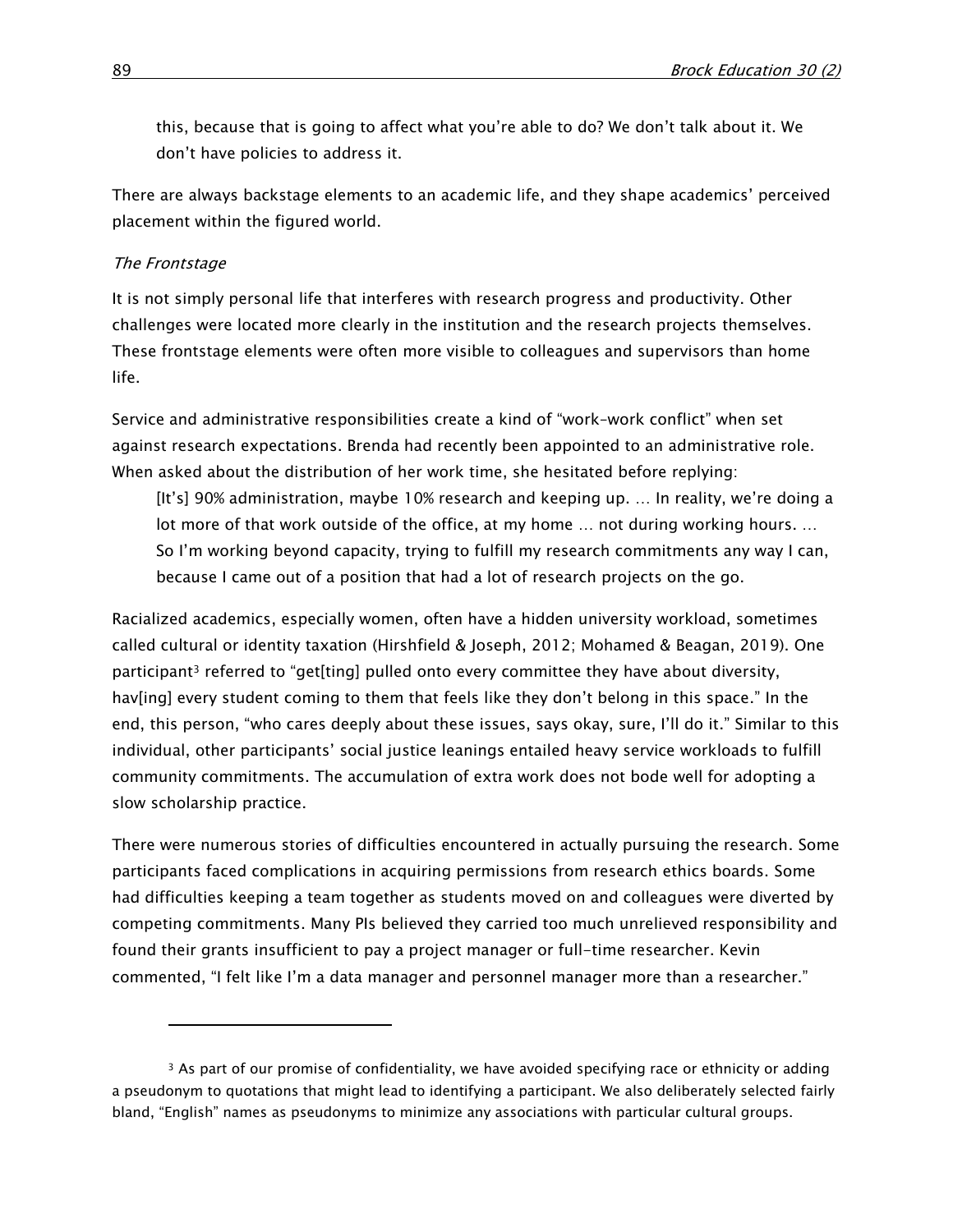Richard described how an "overly complex" project was added to "every other aspect: supervising, teaching, administrative work." Participants noted that SSHRC Insight Grants did not allow teaching buyouts that would give them increased research time. The figured worlds of academics have changed over time to incorporate real or perceived workload increases (Kyvik, 2013). Juggling research, teaching, and service commitments means that, as Heather reported, "The demands of this job [are] just immense."

Of course, there have always been challenges, and academics are not the only ones to encounter them. Our argument is more specific than that: the added expectations that accompany the research imperative (Gumport, 1991) have increased still further as universities have come under pressure to generate more financial resources, and the corporatization of these institutions has led to monitoring of academic accomplishments, including grant acquisition, in overt ways. Universities pay attention to their standing in ratings, while a host of new metrics have intensified comparisons among individuals and units. Constant technological improvements have required digital agility to perform as capable academics. All of these forces prey strongly on academics. The pressure to keep up the pace creates what we call "the fast professor."

# The Fast Professor

The fast professor is an ideal type or composite, intended to showcase the contrast between the image of the slow professor advanced by Berg and Seeber (2016) and the image presented by these mid-career academics. Participants stressed the boundarylessness of their work. Michael noted that academia "invites workaholism":

So, if you are already predisposed to allow work to take over your life for whatever reason, it does, because it has no mechanism for telling you "stop." None at all. It just takes and takes and takes and takes.

After explaining how she tries to get to the gym early in the morning, Heather described her academic work: "I work 7 days a week … [pause] but maybe I want it that way too, I don't know. It's all encompassing. I have a hard time not working." Ylijoki (2021) writes about timeless time, the greatest luxury for academics. It is possible that Heather, and others, can experience the pleasure of timeless time. Jacqueline stated, "I'm probably obsessed with working. I'm not good at relaxing, but I think that is a normal thing for all academics. My schedule is flexible, which means I could work all the time" [laughs].

Working all the time is deeply embedded in the figured world of a fast professor. It is how these academics cope with research funding expectations. There is even a certain enjoyment in immersion in work, as Heather and Jacqueline hint. Nevertheless, for mid-career academics, the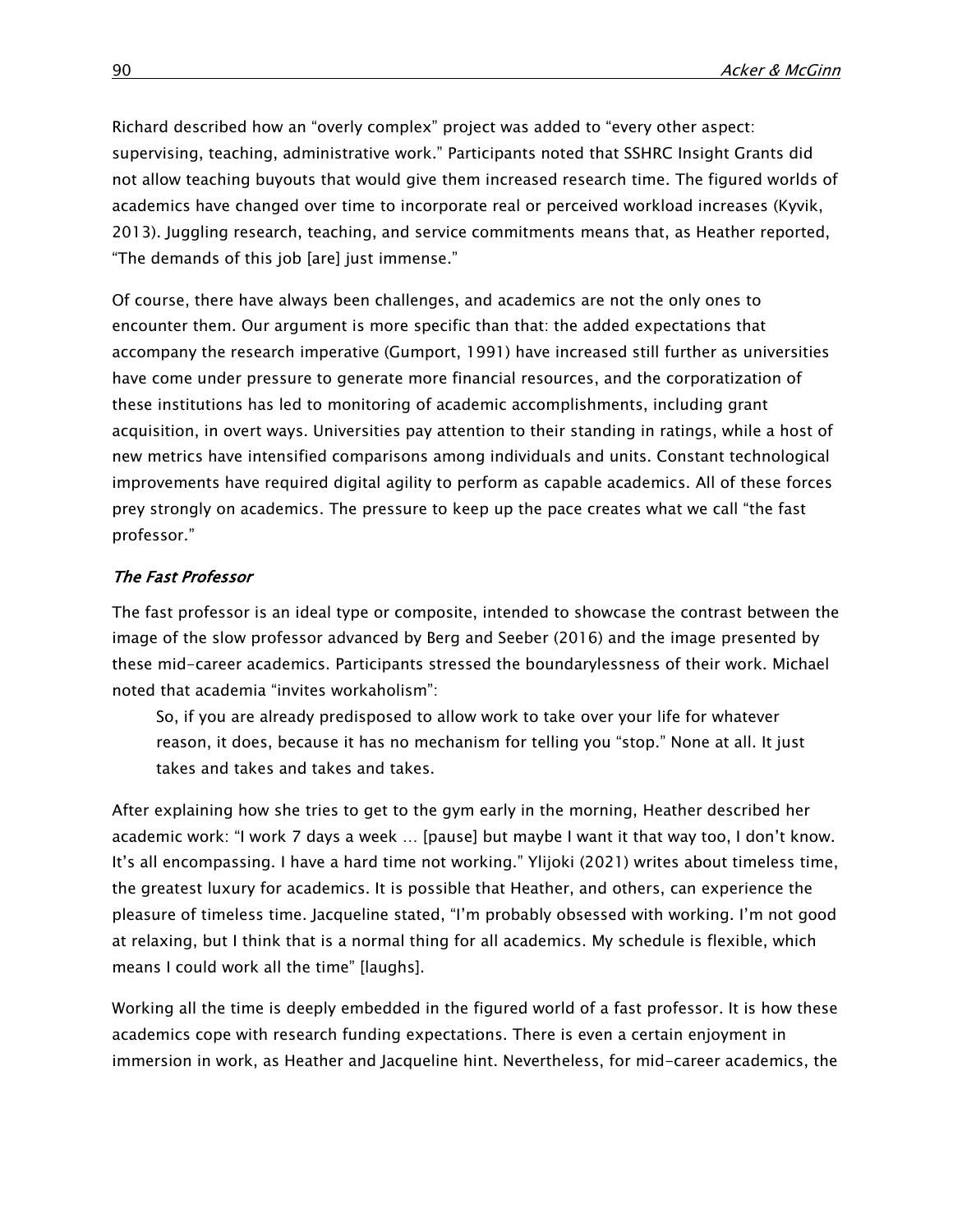prospect of working many more years at this pace gives them pause. Despite her predilection toward working all the time, Jacqueline saw an end to this practice for herself:

The last thing that I wanted to tell you, and this will probably be a surprise to you, is that every year when my pension statement comes out, I try and figure out when I can retire. … I find academia really exhausting.

Other participants were rethinking what they wanted from academic life (Baldwin et al., 2008). After reading The Slow Professor (Berg & Seeber, 2016), Jess was trying to work out ways to ease the stress of working life and considering starting a reading group to discuss enacting the philosophy with colleagues, signalling an alignment with the "collaborative, collective, communal action" advocated by Mountz et al. (2015).

Many participants expressed some ambivalence about their futures. Wendy was uncertain about applying for full professorship:

Sometimes I think I want it and then other times I don't really care. It doesn't have that same kind of meaning. I don't know. I could do it, but I don't know. I don't know. I don't know what I'm going to do.

Richard, recently promoted to full professor, was reassessing the future: "My partner and I have discussed this [work–life balance] a lot in the last 5 years or so … and we both feel we're a little unbalanced." Similarly, Denise commented, "I feel like I've done lots of the things that I wanted to do and now what am I going to do?" Self-authoring (Bennett et al., 2017) or adopting personas as fast professors had led them to this point in their careers, and they were uncertain about the possibilities to be any other way.

# **Discussion**

Our analysis highlights the ways that 16 mid-career academics with social justice commitments understand and respond to the pressures to secure external research grants and manage projects (Research Question 1). This work reveals the less acknowledged aspects of the social production of research. Participants gave reasons why their achievements might have slowed, through caring responsibilities or rejected grant applications or work–work conflicts. In some cases, they explained how their positioning, including gender and race, within the academic landscape might affect their research production, compared to colleagues positioned differently. Despite their admirable accomplishments half-way through their careers, they were uncertain about plans for the future, some wondering if they could or should find a way to slow down and reduce stress (Research Question 2).

# **Significance**

At one level, our study enabled academics to describe and bemoan the pressures in their lives, but it is more than that. Our central focus was on what we called the research funding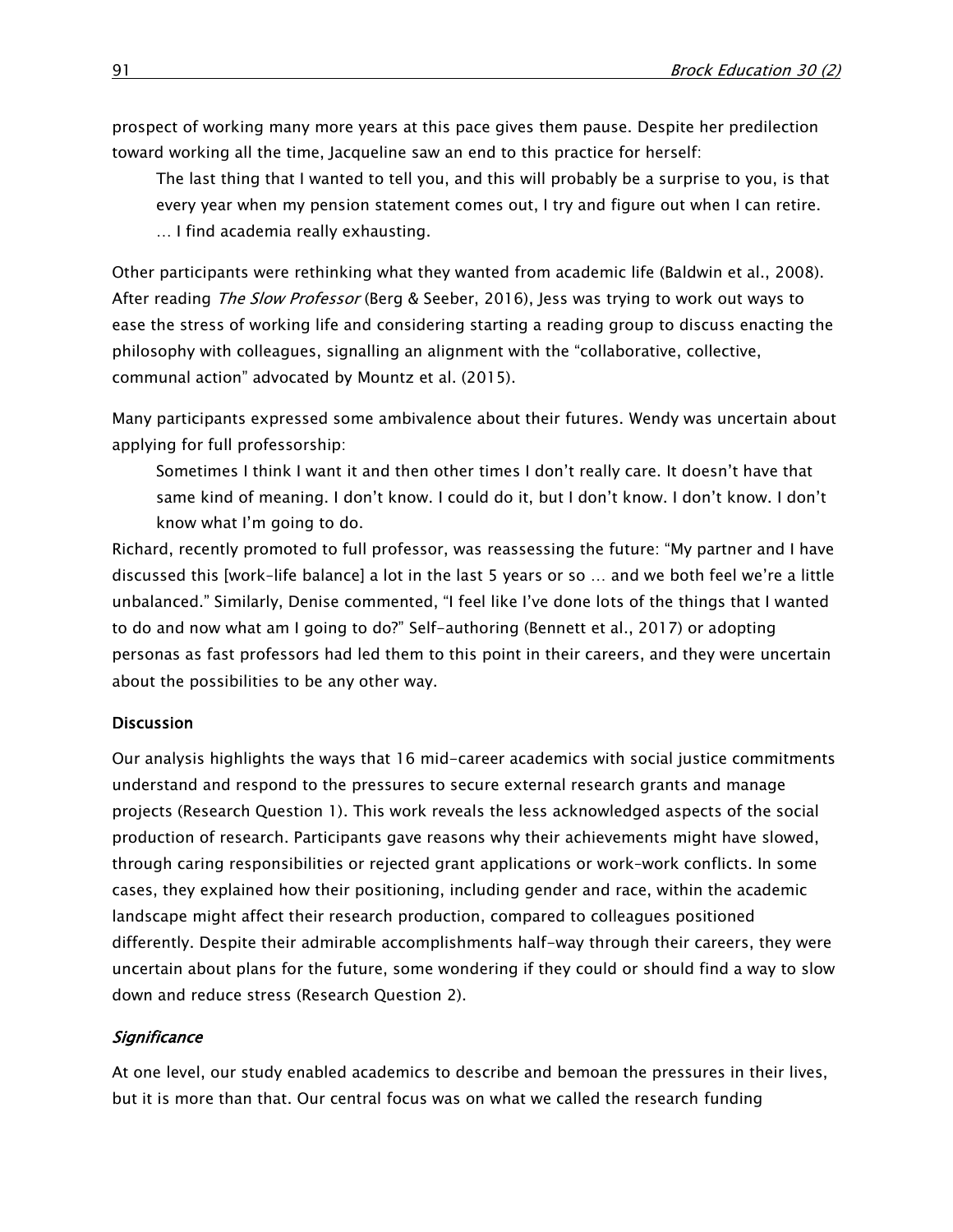imperative. Even in an environment of limited funding sources, unpredictable success rates, demanding application practices, and sporadic institutional supports, securing a grant has taken on a symbolic meaning in the figured world of being a good academic citizen and respected scholar. Within this figured world, the focus seems to have shifted to the grant itself as the key accomplishment rather than the potential contribution to knowledge that the funding might enable.

Discussing the vicissitudes of grant acquisition with these largely successful researchers brings out the irrationality of much of the process. The countless hours, often in the middle of the night to avoid peak server times, devoted to recrafting their scholarly records to fit the byzantine requirements of the Canadian Common CV for grant applications is but one example (Woodgett, 2016). We use "fast" as a somewhat ironic label that encompasses working quickly to deadlines, doing a lot of work, working all the time and in varied sites, despite backstage and frontstage impediments and irrationalities. Technological innovation allows working faster and without assistance from support staff but if anything, it increases the amount of work to be done in the same amount of time. When an additional expectation such as acquiring grants through competitive applications and acting as PI for multiple projects is added, nothing is taken away. The typical figured world is now so congested that there is barely any time to think about reform.

Although many of our findings would apply across the career, we chose to focus on academics in mid-career, where the literature suggested to us that conflicts between fast and slow might be expected to surface most dramatically. In the past, the career curve of academic accomplishments rose more gently; in the current environment, academics are expected to demonstrate publication and grant attainment from the very start of their appointments, if not earlier (Pitt & Mewburn, 2016). At mid-career, in the decade of their 40s and early 50s, participants wondered what would come next: would it simply be more years of the same frantic activity?

Research Question 2 asked whether participants' perceptions could be compatible with the ideals of the slow scholarship movement. On the whole, there is little evidence that participants are doing more than occasionally dreaming of going slow. In the competing discourses (Bennett et al., 2017) of the research imperative and slow scholarship, the former was clearly winning out over the latter. Why might that be the case? As tenured academics (or on the cusp of tenure), these scholars need not fear losing their jobs. At some institutions, merit-based assessment might add to salaries, although income did not seem to be a strong incentive for any of the participants. A promotion to full professor might stimulate more intense activity for a time. Enjoyment of the work and comparisons to colleagues are contributors.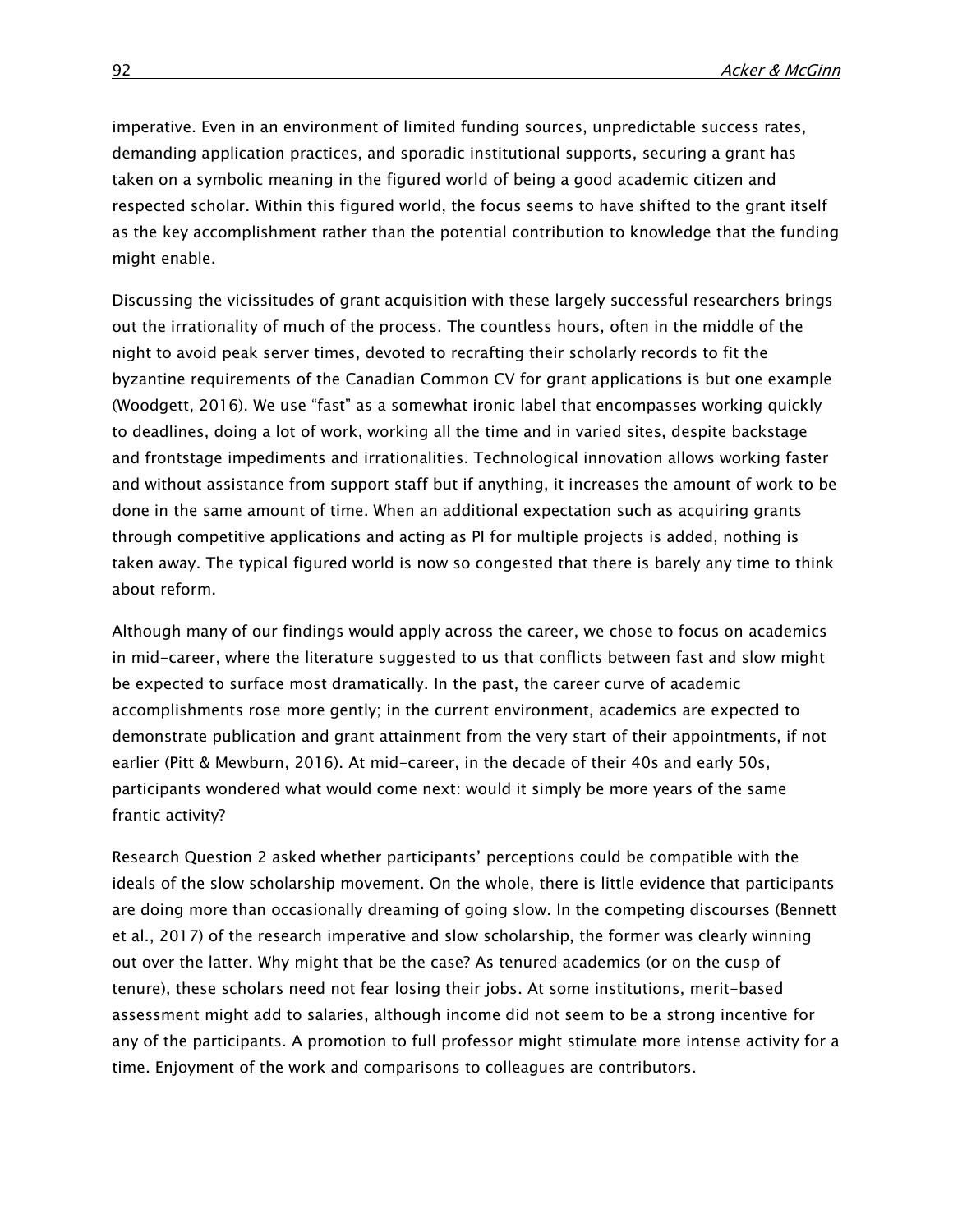There are other less obvious motivators. Individuals strive to conform to external surveillance, embedded in tenure, promotion, and annual reviews, but even more so, they practise internal or self-surveillance (Foucault, 1977). Our findings suggest that academics do not need a government-directed research assessment exercise to compel them to work all the time. The research funding expectation is an embedded aspect of their figured worlds and need not be enforced by prescription.

#### Limitations

This project has the limitations of being relatively small, while over-representing education scholars and foregrounding academics with social justice commitments. Selection procedures deliberately included academics with clear records of grant success and thus provide no information about the ways that academics without comparable records cope with research funding expectations. Higher education is provincially governed in Canada, and all participants were based in Ontario; hence the findings may not generalize across the country, although we suspect that similarities would outweigh differences.

#### **Conclusion**

The research funding imperative has been shown to be a firmly fixed aspect of academics' figured worlds and one of the barriers to implementing slow scholarship. Despite the popularity of the Slow Professor (Berg & Seeber, 2016), there are few signs that these worlds have been altered. If anything, it is the COVID-19 response that may be changing academic work. Although working from home may have slowed down research publications and progress, in many cases it simply added more backstage "things to do" to a busy academic life as children were kept at home for many months and expected to maintain some kind of learning timetable (Crook, 2020).

The figured world is entwined with the reward system. Even in the relatively benign academic culture of Canada, fast is still rewarded and slow is not. Many institutions have annual performance reviews, sometimes with salary implications, and tenure and promotion reviews remain daunting (McGinn, 2012). Funding deadlines, nomination deadlines, journal deadlines for submissions and revisions, and so forth create a relentless time clock.

The research eco-system is structurally hostile to slow-based reform. Underfunding universities, and the social sciences and humanities in particular (Advisory Panel, 2017), sustains a belief that academics need to bring in a grant to be good institutional citizens. The pressures to secure external research funding for the institution's sake can be expected to increase under the performance-based funding models that are now starting to take shape across the country, including in Ontario (Spooner, 2019). Individuals are enmeshed in figured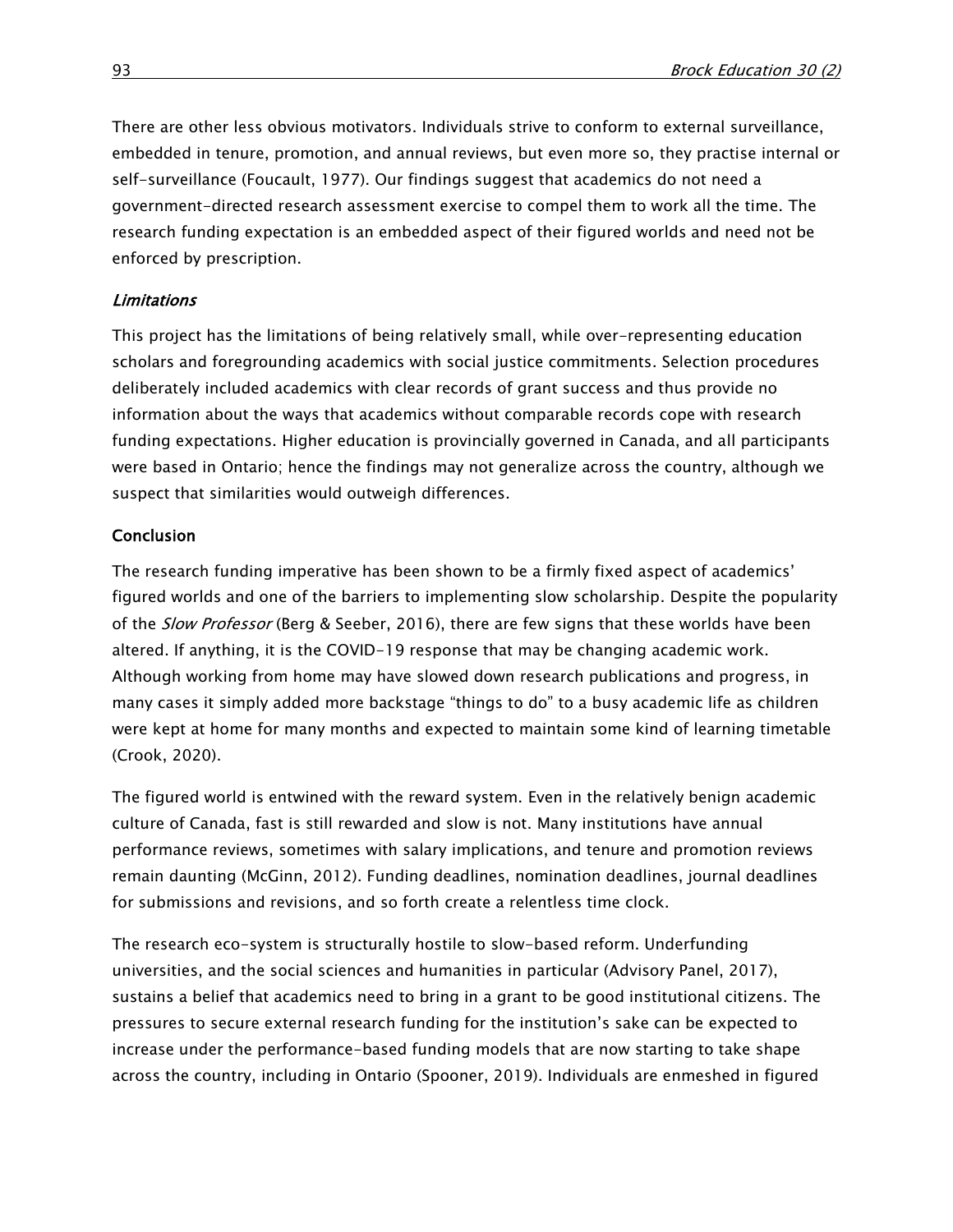worlds that require competitive successes and infinite investments of time. One cannot rest on one's laurels as laurels do not last for long.

This is not to say that "slowing down" would be completely impossible in a given setting where determined efforts are made. At its best, it could mean becoming more reflective, more thoughtful, and more genuinely collaborative (Mountz et al., 2015). Currently, researchers are named and rewarded as if their accomplishments are down to a single individual, when there are almost always many others involved. If the irrationalities were weeded out of the system, performance indicators rethought, excessive individualism curbed, and caring prioritized, we might be closer to the ideals underpinning slow scholarship. Further research could identify case sites, departments, disciplines, or institutions where some form of intentional slow scholarship has taken hold and interrogate the ways in which it might operate successfully. The encouragement to work differently needs to go beyond individualistic self-help into more structural innovations (as, indeed, Berg & Seeber, 2016, argue). It will be interesting to see if the different ways of working compelled by the COVID-19 pandemic contribute to a new normal.

#### Acknowledgements

We thank the Office of the Associate Dean, Research, International & Innovation, Ontario Institute for Studies in Education, University of Toronto, for providing a small grant for the first set of interviews and the Social Sciences and Humanities Research Council for supporting our second set (#435–2017–0104). We also acknowledge our research team and others who have assisted us: Margaret Brennan, Caitlin Campisi, Pushpa Hamal, Eve Haque, Victoria Kannen, Marie Vander Kloet, and Anne Wagner.

#### References

- Acker, S., McGinn, M. K., & Campisi, C. (2019). The work of university research administrators: Praxis and professionalization. Journal of Praxis in Higher Education, 1(1), 61-85. <https://doi.org/10.47989/kpdc67>
- Acker, S., & Wagner, A. (2019). Feminist scholars working around the neoliberal university. Gender and Education, 31(1), 62–81.<https://doi.org/10.1080/09540253.2017.1296117>
- Acker, S., & Webber, M. (2016). Uneasy academic subjectivities in the contemporary Ontario university. In J. Smith, J. Rattray, T. Peseta, & D. Loads (Eds.), Identity work in the contemporary university (pp. 61–75). Sense. [https://doi.org/10.1007/978-94-6300-](https://doi.org/10.1007/978-94-6300-310-0_5) [310-0\\_5](https://doi.org/10.1007/978-94-6300-310-0_5)
- Acker, S., & Webber, M. (2017). Made to measure: Early career academics in the Canadian university workplace. Higher Education Research and Development, 36(3), 541-554. <https://doi.org/10.1080/07294360.2017.1288704>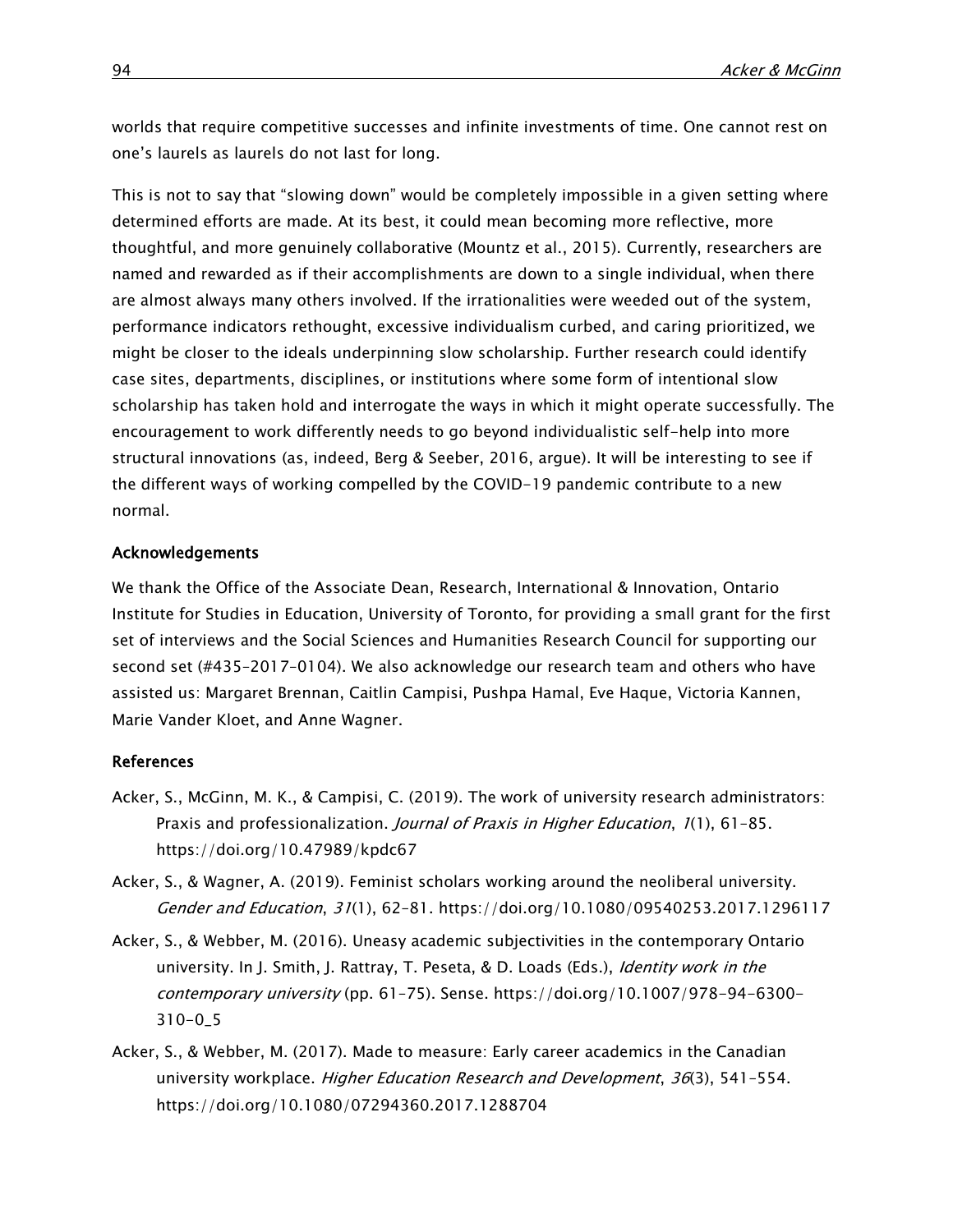- Advisory Panel for the Review of Federal Support for Fundamental Science. (2017). *Investing in* Canada's future: Strengthening the foundations of Canadian research. Minister of Science, Government of Canada.<http://www.sciencereview.ca/eic/site/059.nsf/eng/home>
- Archer, L. (2008). The new neoliberal subjects? Young/er academics' constructions of professional identity. Journal of Education Policy, 23(3), 265–285. <https://doi.org/10.1080/02680930701754047>
- Baldwin, R., DeZure, D., Shaw, A., & Moretto, K. (2008). Mapping the terrain of mid-career faculty at a research university: Implications for faculty and academic leaders. *Change: The* Magazine of Higher Learning, 40(5), 46–55.<https://doi.org/10.3200/CHNG.40.5.46-55>
- Bennett, D., Solomon, Y., Bergin, C., Horgan, M., & Dornan, T. (2017). Possibility and agency in figured worlds: Becoming a "good doctor." Medical Education, 51(3), 248–257. <https://doi.org/10.1111/medu.13220>
- Berg, L. D., Huijbens, E. H., & Larsen, H. G. (2016). Producing anxiety in the neoliberal university. The Canadian Geographer/Le Géographe canadien, 60(2), 168-180. <https://doi.org/10.1111/cag.12261>
- Berg, M., & Seeber, B. K. (2016). The slow professor: Challenging the culture of speed in the academy. University of Toronto Press.
- Breeze, M., & Taylor, Y. (2020). Feminist collaborations in higher education: Stretched across career stages. Gender and Education, 32(3), 412–428. <https://doi.org/10.1080/09540253.2018.1471197>
- Brownlee, J. (2015). Academia, Inc.: How corporatization is transforming Canadian universities. Fernwood.
- Cascio, M. A., Lee, E., Vaudrin, N., & Freedman, D. A. (2019). A team-based approach to open coding: Considerations for creating intercoder consensus. Field Methods, 31(2), 116-130. <https://doi.org/10.1177/1525822X19838237>
- Charmaz, K. (2010). Grounded theory: Objectivist and constructivist methods. In W. Luttrell (Ed.), Qualitative educational research (pp. 183-207). Routledge.
- Crook, S. (2020). Parenting during the COVID-19 pandemic of 2020: Academia, labour and care work. Women's History Review, 29(7), 1226–1238. <https://doi.org/10.1080/09612025.2020.1807690>
- Foucault, M. (1977). Discipline and punish: The birth of the prison. Vintage.
- Gonsalves, A. J., Silfver, E., Danielsson, A., & Berge, M. (2019). "It's not my dream, actually": Students' identity work across figured worlds of construction engineering in Sweden. International Journal of STEM Education, 6, Article 13. [https://doi.org/10.1186/s40594-](https://doi.org/10.1186/s40594-019-0165-4) [019-0165-4](https://doi.org/10.1186/s40594-019-0165-4)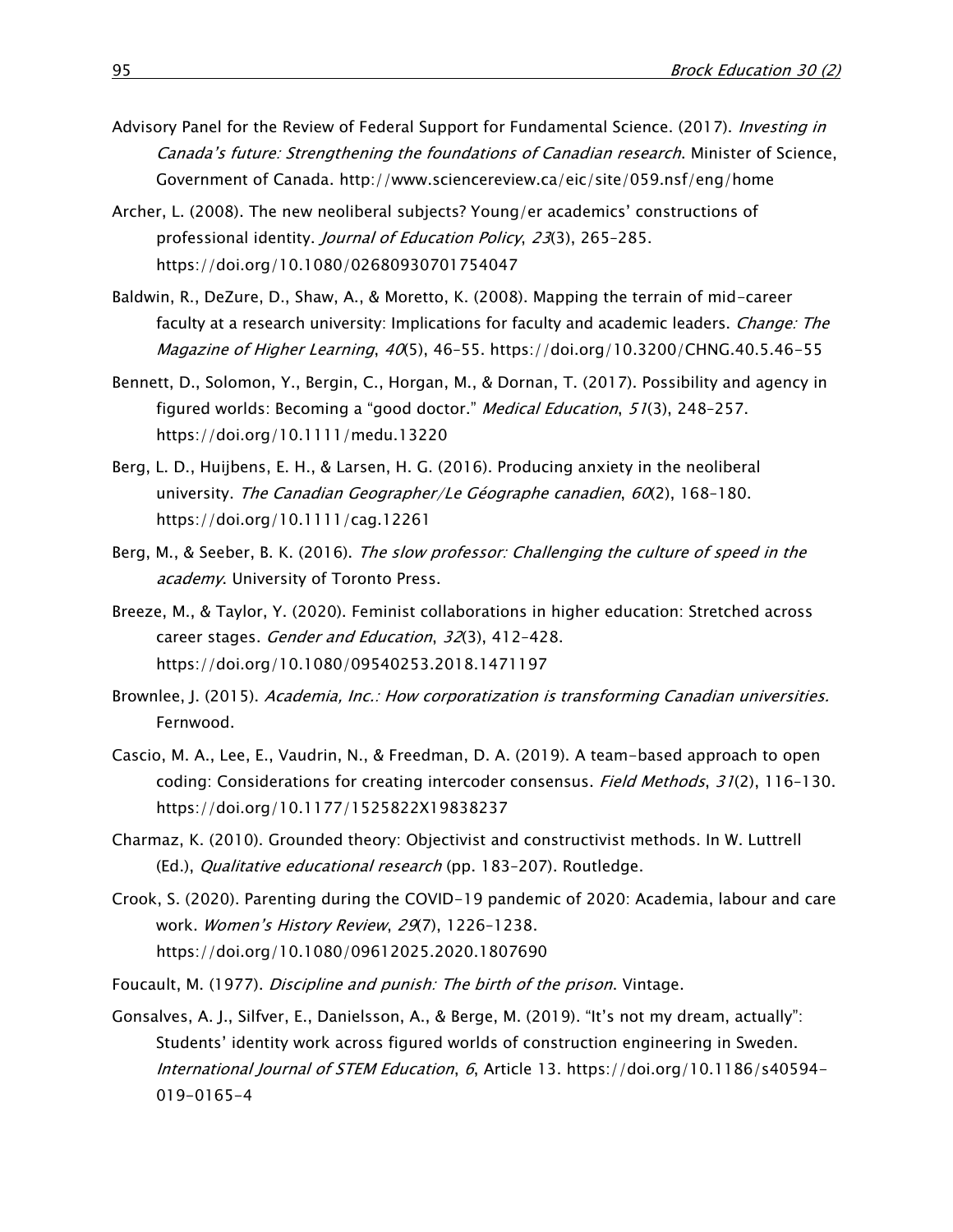- Gumport, P. (1991). The research imperative. In W. G. Tierney (Ed.), Culture and ideology in higher education: Advancing a critical agenda (pp. 87-105). Praeger.
- Herbert, D. L., Barnett, A. G., Clarke, P., & Graves, N. (2013). On the time spent preparing grant proposals: An observational study of Australian researchers. BMJ Open, 3(5), Article e002800.<https://doi.org/10.1136/bmjopen-2013-002800>
- Hirshfield, L. A., & Joseph, T. D. (2012). "We need a woman, we need a black woman": Gender, race, and identity taxation in the academy. Gender and Education, 24(2), 213-227. <https://doi.org/10.1080/09540253.2011.606208>
- Holland, D., Lachicotte, W., Jr., Skinner, D., & Cain, C. (1998). *Identity and agency in cultural* worlds. Harvard University Press.
- Kandiko Howson, C. B., Coate, K., & de St. Croix, T. (2018). Mid-career academic women and the prestige economy. Higher Education Research & Development, 37(3), 533-548. <https://doi.org/10.1080/07294360.2017.1411337>
- Kyvik, S. (2013). Academic workload and working time: Retrospective perceptions versus time‐ series data. Higher Education Quarterly, 67(1), 2-14. <https://doi.org/10.1111/hequ.12001>
- Leathwood, C., & Read, B. (2013). Research policy and academic performativity: Compliance, contestation and complicity. Studies in Higher Education, 38(8), 1162–1174. <https://doi.org/10.1080/03075079.2013.833025>
- Leibowitz, B., & Bozalek, V. (2018). Towards a slow scholarship of teaching and learning in the South. Teaching in Higher Education, 23(8), 981–994. <https://doi.org/10.1080/13562517.2018.1452730>
- Linneberg, M. S., & Korsgaard, S. (2019). Coding qualitative data: A synthesis guiding the novice. Qualitative Research Journal, 19(3), 259-270. [https://doi.org/10.1108/QRJ-12-](https://doi.org/10.1108/QRJ-12-2018-0012) [2018-0012](https://doi.org/10.1108/QRJ-12-2018-0012)
- McAlpine, L., & Amundsen, C. (2016). The challenges of entering "mid-career": Charting a balanced future. Higher Education Review, 48(2), 5-30.
- McGinn, M. K. (2012). Being academic researchers: Navigating pleasures and pains in the current Canadian context. Workplace, 21, 14–24. <https://doi.org/10.14288/workplace.v0i21.182519>
- McGinn, M. K., Acker, S., Vander Kloet, M., & Wagner, A. (2019). Dear SSHRC, what do you want? An epistolary narrative of expertise, identity, and time in grant writing. Forum: Qualitative Social Research, 20(1), Article 8.<https://doi.org/10.17169/fqs-20.1.3128>
- Mgqwashu, E. M., Timmis, S., de Wet, T., & Madondo, N. E. (2020). Transitions from rural contexts to and through higher education in South Africa: Negotiating misrecognition. Compare, 50(7), 943–960.<https://doi.org/10.1080/03057925.2020.1763165>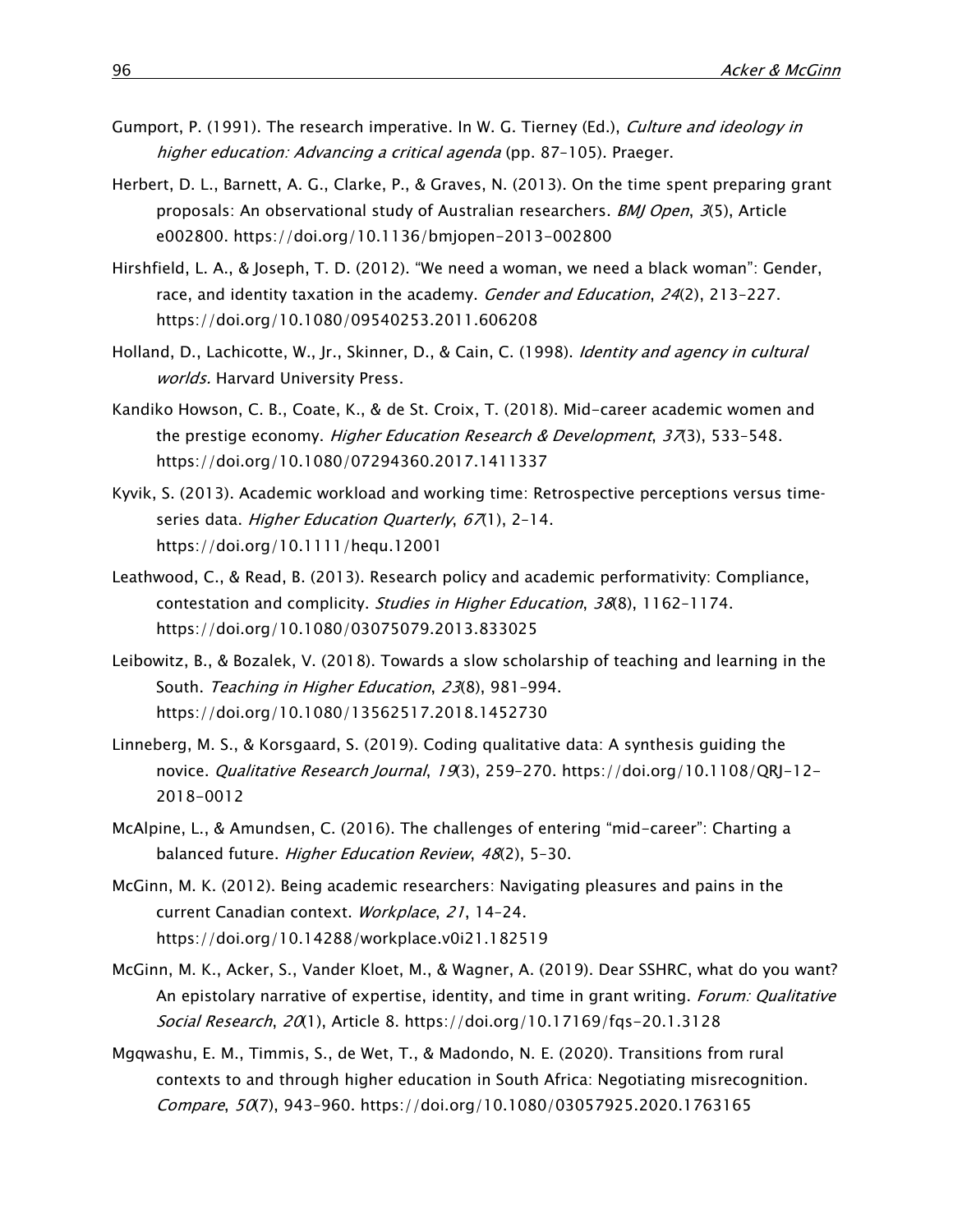- Mohamed, T., & Beagan, B. L. (2019). "Strange faces" in the academy: Experiences of racialized and Indigenous faculty in Canadian universities. Race, Ethnicity and Education, 22(3), 338–354.<https://doi.org/10.1080/13613324.2018.1511532>
- Mountz, A. (2016). Women on the edge: Workplace stress at universities in North America. The Canadian Geographer/Le Géographe canadien, 60(2), 205–218. <https://doi.org/10.1111/cag.12277>
- Mountz, A., Bonds, A., Mansfield, B., Loyd, J., Hyndman, J., Walton-Roberts, M., Basu, R., Whitson, R., Hawkins, R., Hamilton, T., & Curran, W. (2015). For slow scholarship: A feminist politics of resistance through collective action in the neoliberal university. ACME: An International E-Journal for Critical Geographies, <sup>14</sup>(4), 1235–1259. [https://acme](https://acme-journal.org/index.php/acme/article/view/1058)[journal.org/index.php/acme/article/view/1058](https://acme-journal.org/index.php/acme/article/view/1058)
- Neumann, A. (2009). Professing to learn: Creating tenured lives and careers in the American research university. Johns Hopkins University Press.
- Oleschuk, M. (2020). Gender equity considerations for tenure and promotion during COVID‐19. Canadian Review of Sociology/Revue canadienne de sociologie, 57(3), 502-515. <https://doi.org/10.1111/cars.12295>
- Pitt, R., & Mewburn, I. (2016). Academic superheroes? A critical analysis of academic job descriptions. Journal of Higher Education Policy and Management, 38(1), 88-101. <https://doi.org/10.1080/1360080X.2015.1126896>
- Polster, C. (2007). The nature and implications of the growing importance of research grants to Canadian universities and academics. Higher Education, 53(5), 599–622. <https://doi.org/10.1007/s10734-005-1118-z>
- Quake, S. (2009, February 10). Letting scientists off the leash. The New York Times Blog. [https://opinionator.blogs.nytimes.com/2009/02/10/guest-column-letting-scientists](https://opinionator.blogs.nytimes.com/2009/02/10/guest-column-letting-scientists-off-the-leash/)[off-the-leash/](https://opinionator.blogs.nytimes.com/2009/02/10/guest-column-letting-scientists-off-the-leash/)
- Shams, F. (2019). Managing academic identity tensions in a Canadian public university: The role of identity work in coping with managerialism. Journal of Higher Education Policy and Management, <sup>41</sup>(6), 619–632.<https://doi.org/10.1080/1360080X.2019.1643960>
- Social Sciences and Humanities Research Council of Canada. (2021). Facts and figures. [https://www.sshrc-crsh.gc.ca/about-au\\_sujet/facts-faits/index-eng.aspx](https://www.sshrc-crsh.gc.ca/about-au_sujet/facts-faits/index-eng.aspx)
- Spooner, M. (2019, October). Performance-based funding in higher education. CAUT Education Review. [https://www.caut.ca/sites/default/files/caut-education-review-performance](https://www.caut.ca/sites/default/files/caut-education-review-performance-based_funding_in_higher_education.pdf)[based\\_funding\\_in\\_higher\\_education.pdf](https://www.caut.ca/sites/default/files/caut-education-review-performance-based_funding_in_higher_education.pdf)
- Urrieta, L., Jr. (2007). Identity production in figured worlds: How some Mexican Americans become Chicana/o activist educators. The Urban Review, 39(2), 117-144. <https://doi.org/10.1007/s11256-007-0050-1>